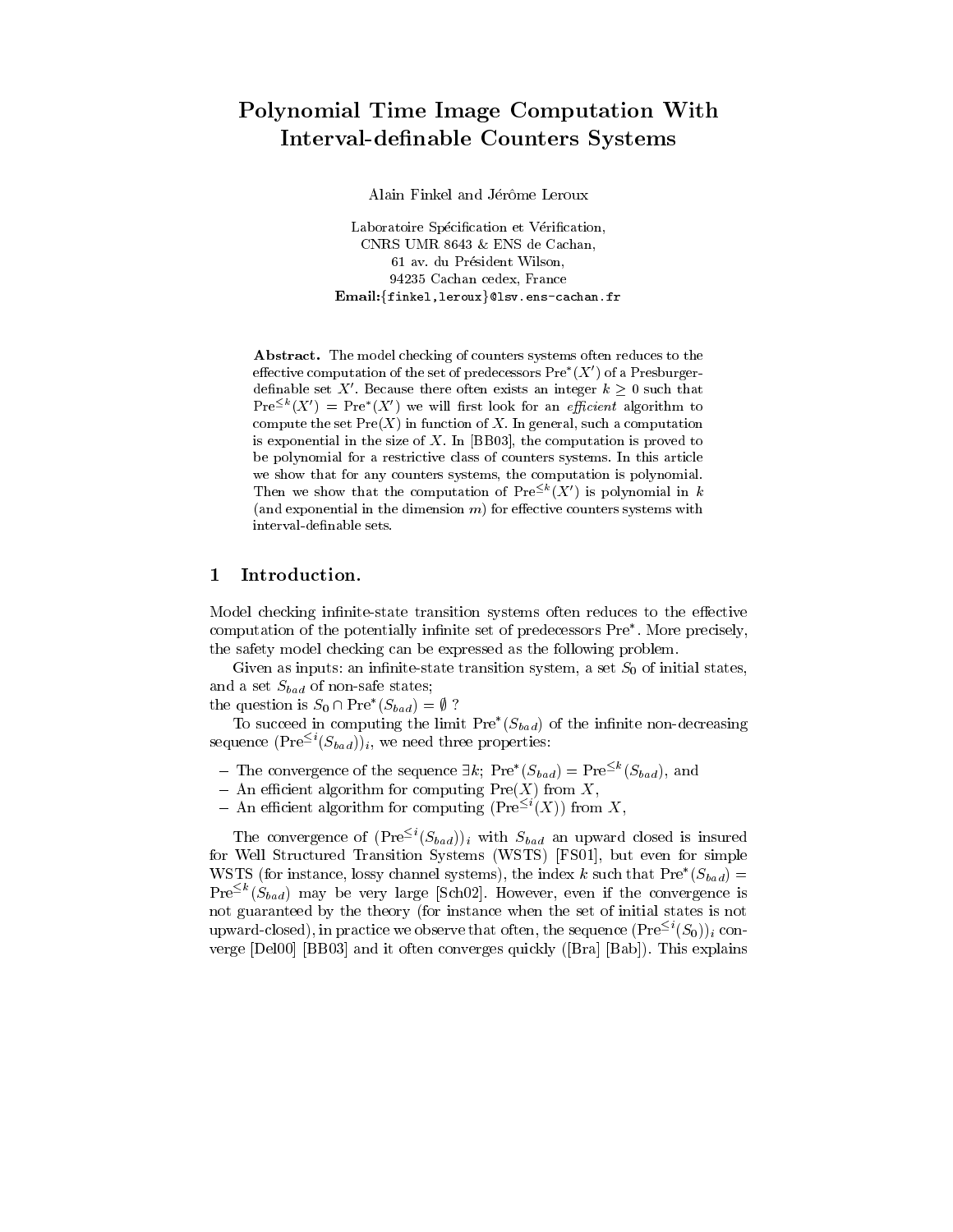that we will focus our attention on the second problem, to obtain an efficient algorithm for computing  $Pre(X)$  from X and then, on the third problem for efficiently computing  $(\text{Pre}^{\leq i}(X))$ . We would like to understand what are the conditions insuring an efficient computation of the sequence  $(\text{Pre}^{\leq i}(S_{bad}))_i$  and then, may be, to better understand the good performances of some recent tools: Brain, Babylon.

We first have to fix the model of our infinite-state transition systems, the type of infinite sets and the way to represent these sets.

adminited transition systems. We will focus the transition of the programs with integers. The complete the second variables and more precisely on counters systems in which a transition is defined by a Presburger function relating the values of the counters before and after the transition is fired. This model is very general (our model restricts neither the number of counters nor the upward closed guards [FMP99]) and powerful  $(FL02)$ , [Lerosa]) so the price to pay is the undecidability of reachability properties. Generally, the transition relation will be effectively given by a saturated digit automaton [Ler03a].

**Representations of Presburger-definable sets**. In order to effectively compute  $Pre(X')$ , one generally needs to find a class of infinite sets which has the following properties: (1) closure under union, (2) closure under Pre, (3) membership and inclusion are decidable with a good complexity, and (4) there exists a canonical representation.

Semi-linear basis/periods and Presburger formulas are not canonical representations of Presburger-definable sets (which are also semi-linear sets). Recall that Number Decision Diagrams (NDD) ([Boi98], [WB00], [BC96]), provide a  $m$ -digit by m-digit representation of vectors in  $\mathbb{N}^m$  whereas Saturated Digit Automata (SDA) use a digit-by-digit representation of vectors in <sup>N</sup><sup>m</sup> . We prove that NDD and SDA have the same expressiveness but the theory of SDA enjoys an useful characterization of the minimal SDA associated with a set X.

Our computation problems. Now we may precise the input of our two computation problems.

- 1. The first problem is to compute  $\text{Pre}_S(X')$ : Input: a counters system  $S$  and a saturated digit automaton  $A'$  that represents a set  $X' \subset \mathbb{N}^m$ . Question: Can we compute in polynomial time in the size of  $A'$ , a saturated digit automaton A representing  $X = \text{Pre}_S(X')$  ?
- 2. The second problem is to compute the  $k^{th}$  element  $\text{Pre}_{S}^{\leq k}(X)$ : Input: a counters system  $S$ , a saturated digit automaton  $A'$  that represents a set  $X' \subseteq \mathbb{N}^m$  and an integer k. Question: Can we compute in polynomial time in  $k$ , a saturated digit automaton A representing  $X = \text{Pre}_{\overline{S}}^{\leq k}(X')$  ?

 $-$ 

#### Related works.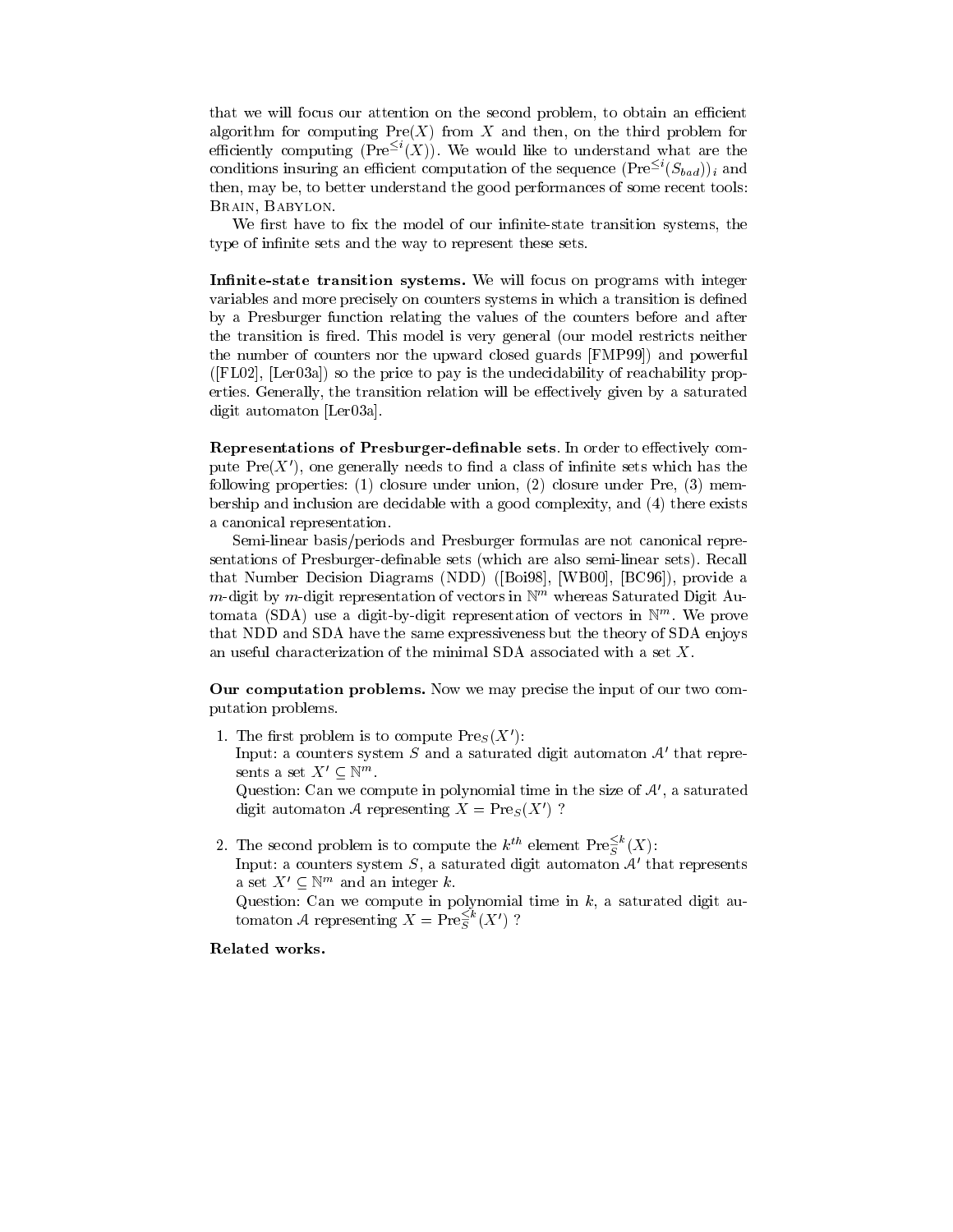We use the approach called the *regular model checking*: for channel systems, Semi-Linear Regular Expressions [FPS00] and Constrained Queue-content Decision Diagrams [BH99] have been proposed; for lossy channel systems [ABJ98], the tools Lcs (in the more general tool TREX [ABS01] [Tre]) uses the downwardclosed regular languages and the corresponding subset of Simple Regular Expressions for sets and it represents them by finite automata to compute  $Post^*$ ; for stack automata, regular expressions or finite automata are sufficient to represent  $Pre^*$  and  $Post^*$   $[BEF^+00]$ ; for Petri nets and parameterized rings,  $[FO97]$ uses regular languages and Presburger arithmetics (and acceleration) for sets. For Transfer and Reset Petri nets [DFS98], the tool BABYLON [Bab] utilizes the upward closed sets and represents them by Covering Sharing Trees [DRV01], a variant of BDD; for counters automata, the tool BRAIN [Bra] uses linear sets and represent them by their linear bases and periods; for extended counters automata, the tools Fast [Fas], [FL02], [BFLP03] and Lash [Las] utilize semilinear sets and represents them by NDD, moreover, these two tools are able to accelerate loops [Boi] [FL02]; Mona [Mon] [KMS02] and FMona [BF00] use formula in WS1S to represent sets; the tool CSL-ALV [BGP97] [Alv] uses linear arithmetic constraints for sets and manipulates formula with the Omega solver and the automata library of Lash.

In [BB03], the computation of  ${\rm Pre}_S(X')$  is proved to be polynomial for a complex subclass of counters systems.

- 1. We introduce SDA as a canonical representation of set of vectors of integers. Even if SDA have the same expression power than NDD, there exists an elegant theoretical characterization of the minimal SDA associated with a set X which is useful for computing the size of the minimal SDA.
- 2. We show that for counters systems S, the set of immediate predecessors  $\n *Pres*(X')\n is computable in polynomial time in the size of the SDA that\n$ represents  $X'$ . This result generalizes a recent result of [BB03].
- 3. We characterize the affine functions whose the inverse image of any intervaldefinable set remains interval-definable. Then we prove that the asymptotic size of the minimal SDA that represents  $\operatorname{Pre}_{S}^{\le k}(X')$  is polynomial in  $k$  and exponential in m.

 $\bf I$  ran of the paper. Saturated Digit Automata are introduced in section 3 and compared with NDD. In the next section 4, we define counters systems and prove that the computation of  $Pre(X')$  is polynomial in X'. In the last section 5, the asymptotic size of the minimal SDA representing  $\text{Pre}_{S}^{\leq k}(X')$  is proved to be polynomial in  $k$ .

#### 2 Preliminaries

The cardinal of a finite set X is written card $(X)$ .

The set of rationals, integers and positive integers are respectively written Q,  $\mathbb Z$  and  $\mathbb N$ . The set of vectors with  $m$  components in a set  $X$  is written  $X^{m}$ . The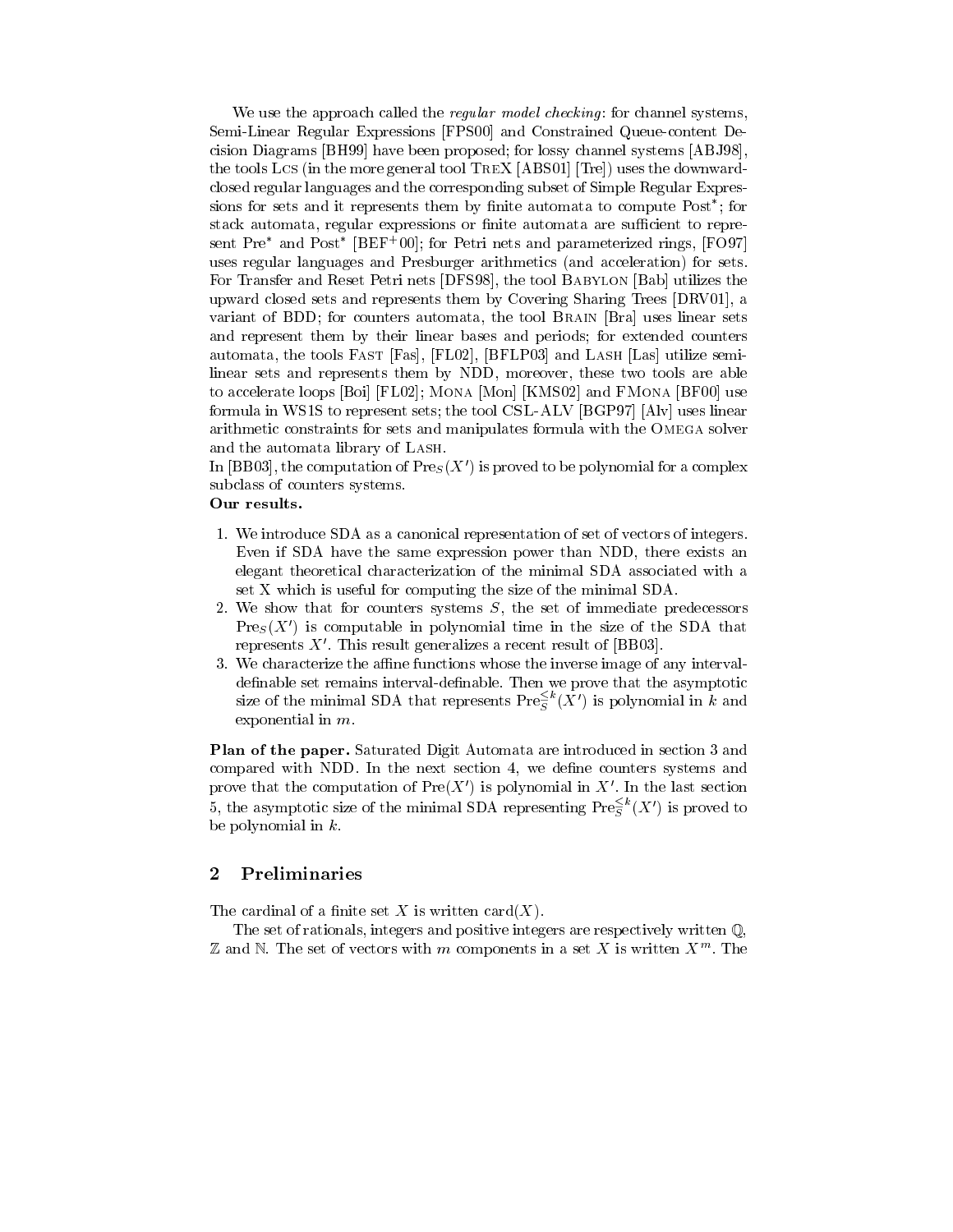*i*-th component of a vector  $x \in A$  is written  $x_i \in A$ ; we have  $x = (x_1, \ldots, x_m)$ . For any vector  $v, v' \in \mathbb{Q}^m$  and for any  $t \in \mathbb{Q}$ , we define t.v and  $v + v'$  in  $\mathbb{Q}^m$  by  $(t.v)_i = t.v_i$  and  $(v + v')_i = v_i + v'_i$ . The vector  $\mathbf{e}_i \in \mathbb{N}^m$  is defined as  $(\mathbf{e}_i)_j = 1$ if <sup>j</sup> = <sup>i</sup> and (ei)j = 0 otherwise.

The set of square matrices of size m in  $\mathbb Q$  is written  $\mathcal M_m(\mathbb Q)$ . A function  $f: D \to \mathbb{N}^m$  with  $D \subseteq \mathbb{N}^m$  is annie if there exists a square matrix  $M \in \mathcal{M}_m(\mathbb{Q})$ and a vector  $v \in \mathbb{U}^m$  such that  $f(x) = M \cdot x + v$  for every  $x \in D$ . Remark that rational matrices are needed for representing some affine functions like  $f: Z \mathbb{N} \to \mathbb{N}$  defined by  $f(x) = \frac{1}{2}$ .

The set of words over a finite alphabet  $\Sigma$  is written  $\Sigma^*$ . The concatenation of two words  $\sigma$  and  $\sigma'$  in  $\Sigma^*$  is written  $\sigma\sigma'$ . The empty word in  $\Sigma^*$  is written  $\epsilon$ .

A finite automaton A is a tuple  $A = (Q, \Sigma, \Delta, Q_0, F); Q$  is the finite set of states,  $\vartriangle$  is the finite alphabet,  $\vartriangle \subseteq Q \times \vartriangle \times Q$  is the transition relation,  $Q_0 \subseteq Q$ is the set of initial states and  $F \subseteq Q$  is the set of final states. The size of a finite automaton A is  $|A| = \text{card}(Q)$ . A finite automaton A is said deterministic if the set  $Q_0$  is reduced to one element  $Q_0 = \{q_0\}$  and if there exists a function  $\theta$ defined over a subset of Q- $\times$  2 mito Q-such that  $\Delta = \{(q, o(q, a))\colon q \in Q; a \in \mathbb{Z}\}$ . A deterministic automaton is said complete if the function  $\delta$  is defined over the whole set  $Q \times \mathbb{Z}$ . A path P in a finite automaton A from a state  $q$  to a state q' is a finite sequence  $q = q_0, (q_0, a_1, q_1), q_1, \ldots, (q_{n-1}, a_n, q_n), q_n = q'$  with  $n > 0$  such that  $(q_{i-1}, a_i, q_i)$  is a transition in  $\Delta$ . The label of P is the word  $\sigma = a_1 \dots a_n \in \Sigma^*$ . Such a path is also written  $q \stackrel{\circ}{\rightarrow} q'$ . The state  $q'$  is said reachable from q and q is said co-reachable from  $q'$ . The language accepted by a finite automaton A is  $\mathcal{L}(\mathcal{A}) = \{ \sigma \in \Sigma^*; \ \exists q_0 \in Q_0; \ \exists q_f \in F; q_0 \xrightarrow{\sim} q_f \}.$ 

Let us recall the two considered logics:

 ${\bf T}$  respecting to  ${\bf T}$  ,  ${\bf T}$  and  ${\bf T}$  is built with the following formulas:

$$
\phi := \sum_{i \in I} c_i \cdot v_i = c | \exists v \; \phi | \forall v \; \phi | \phi \vee \phi | \phi \wedge \phi | \neg \phi | true | false
$$

where  $(c_i)_{i\in I}$  is a finite sequence of N,  $c \in \mathbb{N}$  and  $(v_i)_{i\in I}$ , v are in a finite set

 $\mathcal{I}$  and interval logic ([Str98] (a.k.a simple constraint  $\mathcal{I}$ ]) is defined by  $\mathcal{I}$ the following formulas:

$$
\phi := v_i = c | \phi \vee \phi | \phi \wedge \phi | \neg \phi | true | false
$$

A set  $\Lambda\subseteq\mathbb{N}^m$  is said Presburger-definable (resp. interval-definable) if it can be defined by a Presburger formula (resp. by a formula in the interval logic).

### 3 Saturated Digit Automata

Recall that there exist two natural ways in order to associate to a word  $\sigma$  a vector in  $\mathbb{N}^m$  following that the first letter of  $\sigma$  is considered as an  $\mathop{\rm ngn}\nolimits$  bit  $\mathop{\rm oir}\nolimits$ a "low bit". In this article, we consider the "low bit" representation (even if the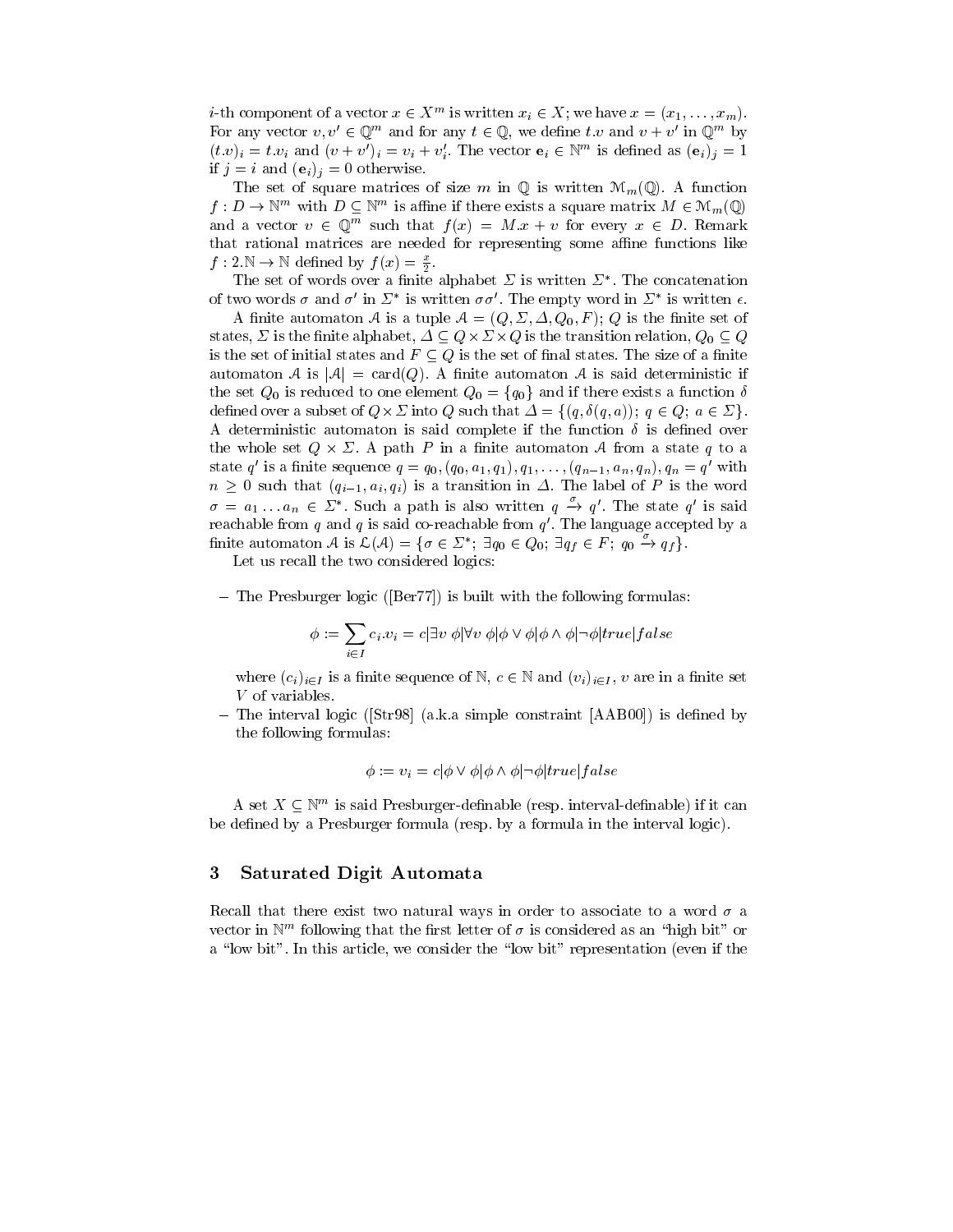other one, just seems to be symmetrical, results proved in the paper cannot be easily extended to the other one). easily extended to the other one).

Let us consider an integer  $r > 2$  called the basis of decomposition and an integer  $m \geq 1$  called the *dimension of the represented vectors*. A *digit b* is an element of the nuite alphabet  $\mathcal{Z}_r = \{0,\ldots,r-1\}$ . In general ([Boi98] [WB00], [BC96]), a vector in <sup>N</sup><sup>m</sup> is only associated to words of digits whose the length is multiple of m. However, as shown in this article, an extension to any word of any length can be useful.

Like in [Lero3a,Lero3b], function  $\gamma_\sigma : \mathbb{N}^+ \to \mathbb{N}^+$  is defined by the induction  $\gamma_{\sigma,\sigma'} = \gamma_{\sigma} \circ \gamma_{\sigma}'$  and  $\gamma_b((x_1,\ldots,x_m)) = (r.x_m+b,x_1,\ldots,x_{m-1})$  for any digit b.  $\mathbf{L}$  is remark that if m divides the length of  $\mathbf{v} = \{v_{1,1}, \ldots, v_{h,1}, \ldots, v_{h,m}\}$ then the following equality holds:

$$
\gamma_{\sigma}((0,\ldots,0)) = \sum_{i=1}^{n} r^{i-1}(b_{i,1},\ldots,b_{i,m})
$$

Naturally, the vector  $\rho_m(\sigma) = \gamma_\sigma((0,\ldots,0))$  is called the *vector associated* to  $\sigma$ . Thanks to the function  $\rho_m : \varSigma_r^* \to \mathbb{N}^m,$  we can now define the Saturated Digit Automata and the Number Decision Diagrams.

 $D$ enintion 1. A saturated  $D$ igh Automaton (SDA) A *that represents a set*  $X \subseteq \mathbb{N}^m$  is a deterministic and complete automaton over  $\varSigma_r$  such that  $\varphi(\mathcal{A}) = \emptyset$  $\rho_m^{-1}(X)$ . Such a set X is called SDA-definable.

 $\cdots$ 

Denition 2. <sup>A</sup> Number Decision Diagram (NDD) A ([Boi98] [WB00]) that represents a set  $X \subseteq \mathbb{N}^m$  is a deterministic and complete automaton over  $\mathbb{Z}_r$ such that  $\mathcal{L}(\mathcal{A}) = \rho_m^{-1}(X) \cap (\Sigma_r^m)^*$ .

Remark 1. NDD also allow to represent vectors in  $\mathbb{Z}^m$  with "high" or "low" bit first representation. Whereas the results proved in this article can be extended to  $\mathbb{Z}^m$ , an extension to  $\hbox{ nign}$  bit inst representation seems dimedit.

The following proposition shows that SDA and NDD represent the same sets  $\mathbf{O}$   $\mathbf{I}$   $\mathbb{N}^m$  .

**Proposition 1.**  $=$  **From any NDD**  $A$ , we can effectively compute in time  $O(T, |A|)$ a SDA A' that represents the same subset, such that  $|\mathcal{A}'| \leq |\mathcal{A}|$ .

 $=$  rom any SDA A, we can effectively compute in time  $O(r.m.|\mathcal{A}|)$  an NDD

a SDA A' that represents the same subset, such that  $|A'| \leq |A|$ .<br>From any SDA A, we can effectively compute in time  $O(r.m.|A|A')$  that represents the same subset, such that  $|A'| \leq m.|A|$ 

*Proof.* (Sketch). Let us consider a NDD  $\mathcal A$  that represents a set  $X$ . By replacing the set of final states F of A by the set  $F' = \{q \in Q; \exists q_f \in F; q \stackrel{\sigma}{\longrightarrow} q_f\}$ , we deduce a SDA  $\mathcal{A}'$  that represents X.

Now, let us consider a SDA A that represents a set X . As  $\mathcal{L}(\mathcal{A}) = \rho^{-1}(X)$ , the "synchronized product" of  $A$  and the automaton with m states that recognizes the language  $(\varSigma_{r}^{m})^{*}$  provides a NDD  $\mathcal{A}'$  that also represents  $X.$ 

Remark 2. As any Presburger-definable set can be effectively represented by a NDD [WB00], the same result holds for SDA.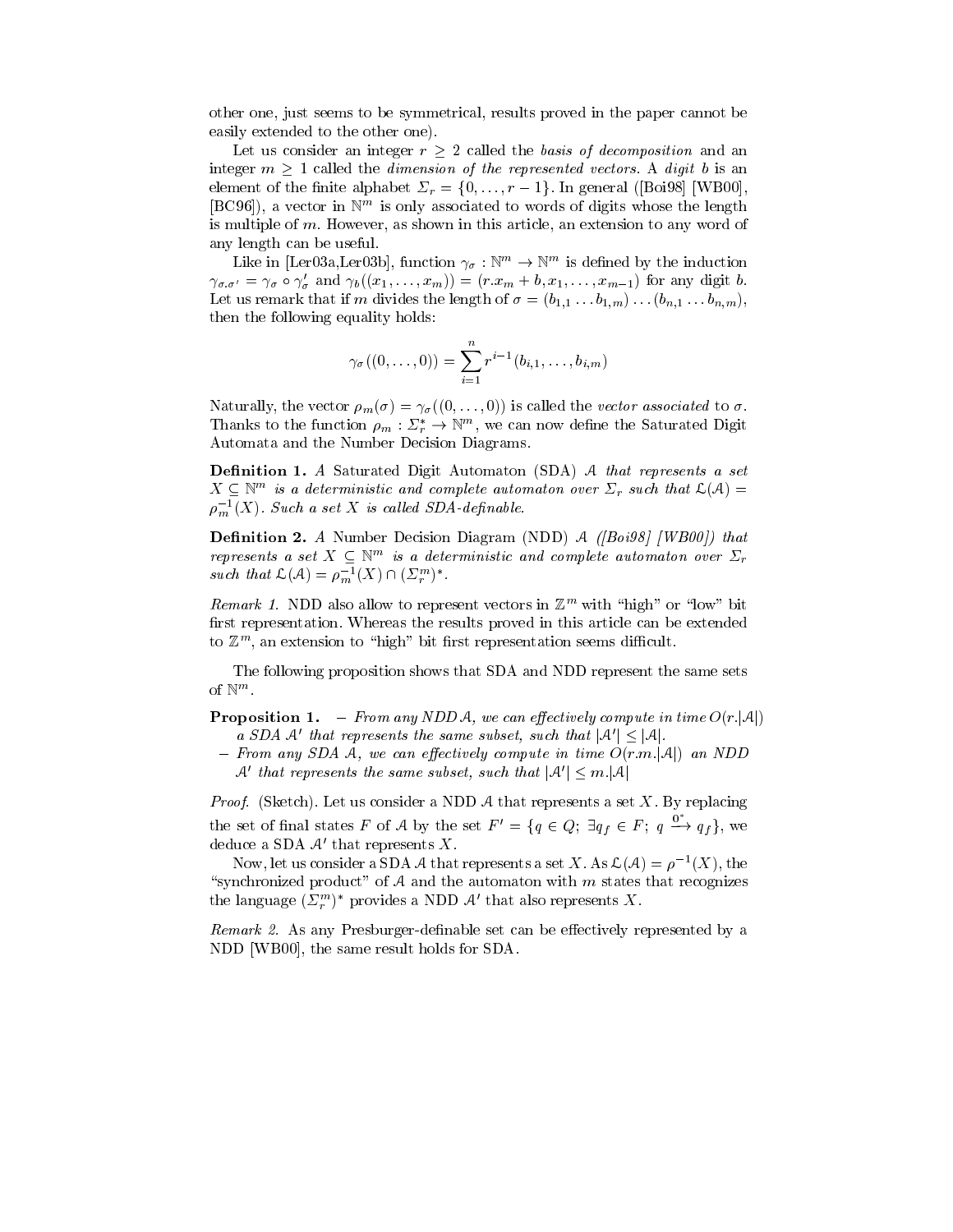We have introduced the class of SDA rather than using the NDD because the minimal SDA that represents a set X is given by the "residues" of X.

**Definition 3.** The set  $\sigma^{-1}$ .  $X = \gamma_{\sigma}^{-1}(X)$  is called the residue of  $X \subseteq \mathbb{N}^m$  by  $\sigma \in \Sigma^*$ .

From  $\gamma_{\sigma_1,\sigma_2} = \gamma_{\sigma_1} \circ \gamma_{\sigma_2}$ , we deduce the equality  $\sigma_2^{-1} \cdot \sigma_1^{-1} \cdot X = (\sigma_1 \cdot \sigma_2)^{-1} \cdot X$ that enables us to give the following definition

**Definition 4.** Let  $X \subseteq \mathbb{N}^m$  be such that its set of residues  $Q(X) = \{\sigma^{-1}.X; \sigma \in$  $\Sigma_r^*$  is finite. The deterministic and complete automaton  $A(X)$  is defined by:

r

$$
\begin{cases}\n\mathcal{A}(X) = (Q(X), \Sigma_r, \delta, q_0, F) \\
\delta(q, b) = b^{-1} \cdot q \\
q_0 = X \\
F = \{q \in Q(X); (0, \dots, 0) \in q\}\n\end{cases}
$$

**Lemma 1.** For any  $X \subseteq \mathbb{N}^m$  and  $\sigma \in \Sigma_r^*$ , we have  $\sigma^{-1} \cdot \rho^{-1}(X) = \rho^{-1}(\sigma^{-1} \cdot X)$ .

*Proof.* We have  $w \in \sigma^{-1} \cdot \rho^{-1}(X)$  iff  $\sigma w \in \rho^{-1}(X)$  iff  $\rho(\sigma w) \in X$  iff  $\gamma_{\sigma}(\rho(w)) \in Y$ X if  $\rho(w) \in \sigma^{-1}$  x iff  $w \in \rho^{-1}(\sigma^{-1} X)$  $\Delta$ ).  $\Box$ 

The following theorem is really important because it proves that the structure of the minimal SDA that represents a set  $X$  can be obtained just by studying the set of residues of X.

**Theorem 1.** A set  $\Lambda \subseteq \mathbb{N}^m$  is SDA-definable if and only if its set of restaues is finite. Moreover, in this case,  $A(X)$  is the unique minimal SDA that represents  $X$ .

*Proof.* Assume that  $Q(X)$  is a finite set. We are going to show that  $A(X)$ is a SDA that represents X by proving that  $\mathcal{L}(\mathcal{A}(X)) = \rho^{-1}(X)$ . We have  $\sigma \in \mathcal{L}(\mathcal{A}(X))$  iff  $(0,\ldots,0) \in \sigma^{-1}X = \gamma_{\sigma}^{-1}(X)$ . Therefore  $\sigma \in \mathcal{L}(\mathcal{A}(X))$  iff  $\rho(\sigma) = \gamma_{\sigma}(0,\ldots,0) \in X$ . Hence, we have proved that  $\mathcal{L}(\mathcal{A}(X)) = \rho^{-1}(X)$ . In particular  $\rho(\mathcal{L}(\mathcal{A}(X))) = X$  and  $\rho^{-1}(\rho(\mathcal{L}(\mathcal{A}(X)))) = \mathcal{L}(\mathcal{A}(X))$ . We have proved that  $A(X)$  is a SDA that represents X.

Now, assume that X is SDA-definable and let us prove that  $Q(X)$  is finite. The language  $\mathcal{L} = \rho^{-1}(X)$  is regular. As the minimal deterministic and complete automaton that recognizes  $\mathcal L$  is unique, there exists a unique minimal SDA that represents  $X$ . Recall that the set of states of this minimal automaton is given by  $\{\sigma^{-1} \downarrow \}$ . From lemma 1, we deduce that  $Q(X) = \{\rho(\sigma^{-1} \downarrow)\}\$ . Therefore,  $Q(X)$  is finite and by uniqueness of the minimal automaton,  $A(X)$  is the unique minimal SDA that represents  $X$ .

Remark 3. Find a theorem equivalent to the previous one for the class of NDD seems difficult.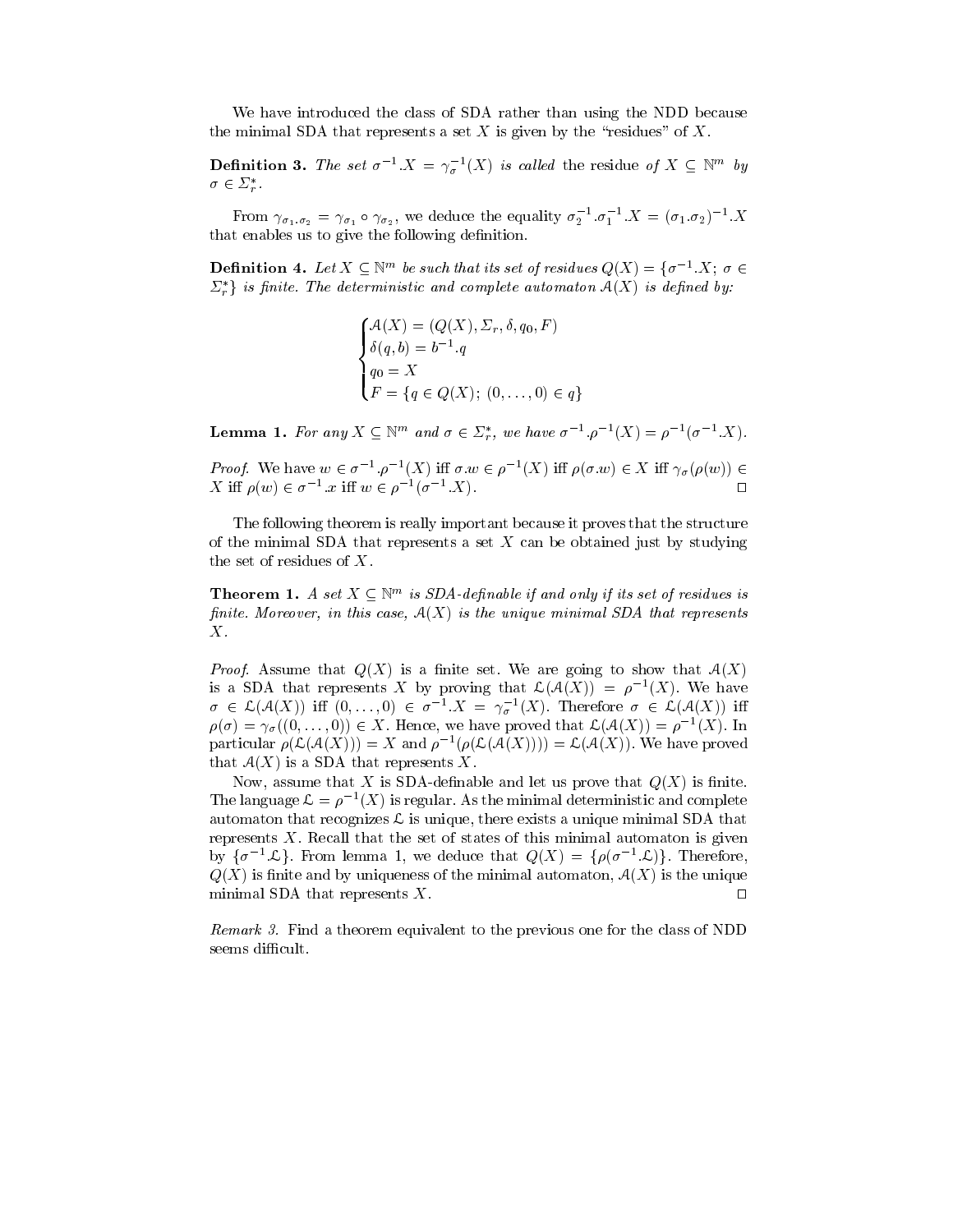## 4 Polynomial time computation of  $\text{Pre}_S(X')$

For counters systems S, the computation of the set of immediate predecessors  $\text{Pre}_S(X')$  for the SDA representation, is proved to be polynomial in time.

**Definition 5.** A saturated digit automaton A represents a function  $f: \mathbb{N}^m \to$  $\mathbb{N}^m$  if it represents the following set of  $\mathbb{N}^{2m}$ :

$$
\{(x_1,x'_1,\ldots,x_m,x'_m);~(x'_1,\ldots,x'_m)=f((x_1,\ldots,x_m))\}
$$

Naturally, a function  $f$  is said  $SDA$ -definable if there exists a saturated digit automaton that represents  $f$ .

*Remark 4.* The previous definition can be extended to binary relation.

**Definition 6.** A counters system 5 is a tuple  $S = (\mathbb{N}^m, \mathcal{Z}, \mathcal{Y}_a)_{a \in \mathcal{Z}}$  where  $\mathcal{Z}$  is a pinue set of actions and  $J_a: \mathbb{N}^m \to \mathbb{N}^m$  is a SDA-depinable function.

Remark 5. In practice, the function fa is given by Presburger formula. However, remark 2 shows that any Presburger definable set is SDA-definable.

The set of immediate predecessors of  $X' \subseteq \mathbb{N}^m$  is naturally defined by  $\text{Pre}_S(X') =$  $\bigcup_{a\in\mathcal{L}}f_a^{-1}(X').$ 

*Remark 6.* Any counter automaton can be "simulated" by a counter system just by added another counter bounded by the number of control states.

The size  $|S|$  of an effective counters system S represented by a sequence of SDA  $(A_a)_{a\in \Sigma}$  is  $|S| = \sum_{a\in \Sigma} |A_a|$ .

**Theorem 2.** Let  $g: \mathbb{N}^m \to \mathbb{N}^m$  and  $X' \subseteq \mathbb{N}^m$  be represented respectively by the SDA  $A^f$  and by the SDA  $A'$ . The set  $g^{-1}(X')$  can be effectively represented by a SDA in time  $O(r.(|\mathcal{A}^{\prime}|+1)|^{|{\mathcal{A}}^g|}).$ 

*Proof.* Let us denote by  $Q_1^s$  the set of states  $q^g \in Q_2^g$  such that there does not exist a path from  $q^g$  to a final state. Symmetrically, we define  $Q'_{\perp}$ . Let  $K = (Q^g_{\perp} \times Q') \cup (Q^g \times Q'_{\perp})$ . We are going to prove that the following automaton  $\mathcal{A} = (Q, \Sigma_r, \delta, \{q_0\}, F)$  is a SDA that represents  $q^{-1}(X)$ :

$$
\begin{cases}\nQ = \mathcal{P}(Q' \times Q^g) \\
\delta(q, b) = \{ (\delta'(q', b'), \delta^g(q^g, bb')), (q', q^g) \in q; b' \in \Sigma_r \} \backslash K \\
q_0 = \{ (q'_0, q''_0) \} \backslash K \\
F = \{ q_f \in Q; \exists q \in Q; q \cap (F' \times F^g) \neq \emptyset; q_f \xrightarrow{\mathbf{0}^*} q_f \}\n\end{cases}
$$

Let us prove that the number of reachable states of A is bounded by  $(|Q'|+1)^{|Q^g|}$ . Let q be a reachable state of A and let us prove that for any  $(q'_1, q^g)$  and  $(q'_2, q^g)$ in q, we have  $q'_1 = q'_2$ . There exists a sequence  $b_1, \ldots, b_n$  in  $\Sigma_r$  such that  $q =$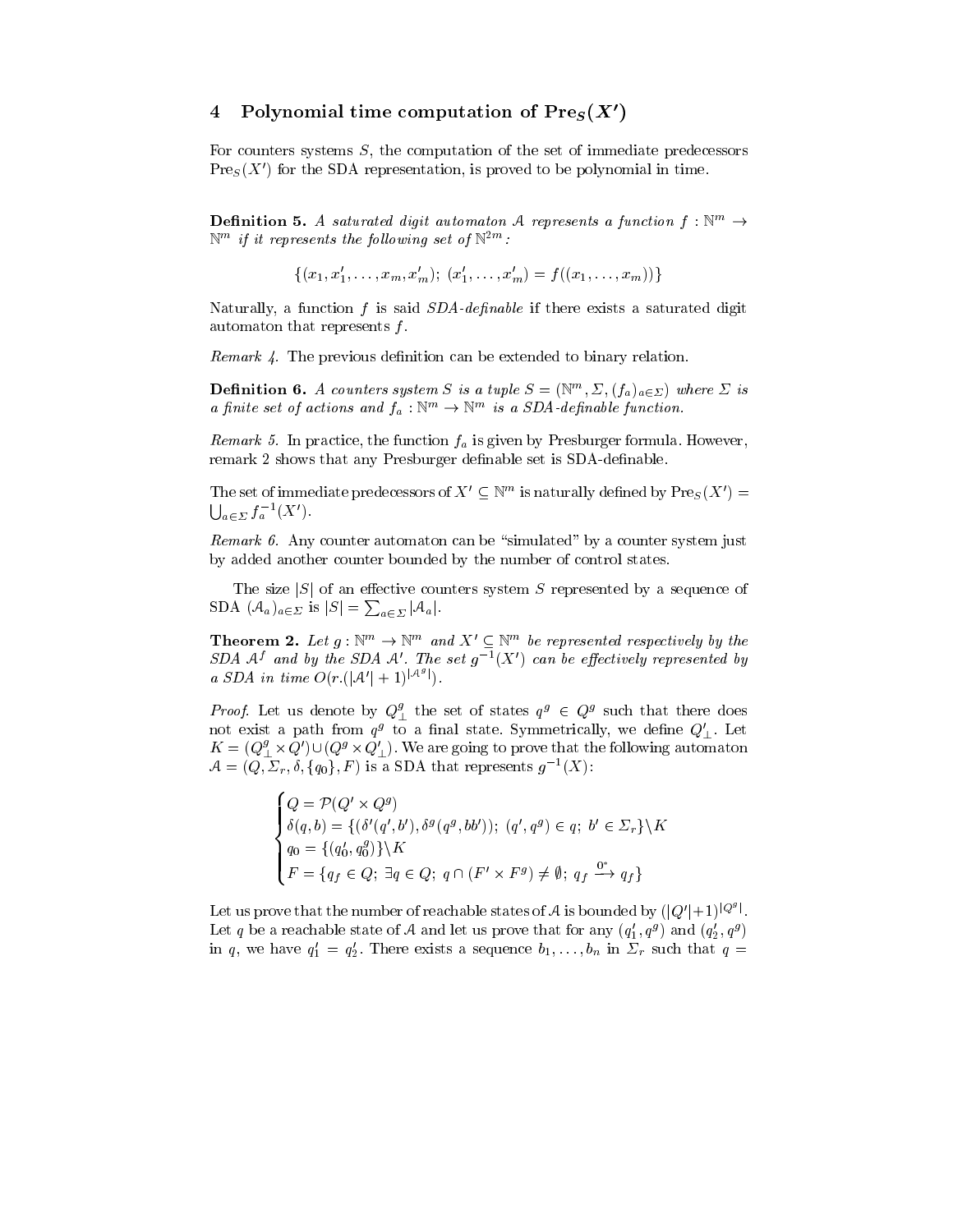$\delta(q_0, b_1 \ldots b_n)$ . By definition of A, there exists two sequences  $b'_{1,1}, \ldots b'_{n,1}$  and  $b'_{1,2},\ldots,b'_{n,2}$  in  $\Sigma_r$  such that

$$
\begin{cases}\nq^{g} = \delta^{g}(q_{0}^{g}, b_{1}b'_{1,1} \ldots b_{n}b'_{n,1}) \\
q^{g} = \delta^{g}(q_{0}^{g}, b_{1}b'_{1,2} \ldots b_{n}b'_{n,2}) \\
q'_{1} = \delta'(q'_{0}, b'_{1,1} \ldots b'_{n,1}) \\
q'_{2} = \delta'(q'_{0}, b'_{1,2} \ldots b'_{n,2})\n\end{cases}
$$

As  $(q^g, q'_1)$  is not in K, we have  $q_g \notin Q^g_{\perp}$ . So, there exists a word  $\sigma \in \Sigma_r^*$ and a final state  $q_f^y \in F^g$  such that  $q^g \rightarrow q_f^s$  is an accepting path in  $\mathcal{A}^g$ . As  $A^g$  is a SDA, by replacing  $\sigma$  by  $\sigma$ .0, we can assume that  $|\sigma|$  is even. We have  $\sigma = b_{n+1}b'_{n+1} \ldots b_k b'_k$  where  $b_i, b'_i \in \Sigma_r$ . Let  $x'_1$   $x'_2$  and x be the vectors in  $\mathbb{N}^m$ defined by:

$$
\begin{cases}\nx'_1 = \rho_m(b'_{1,1} \dots b'_{n,1} b'_{n+1} \dots b'_k) \\
x'_2 = \rho_m(b'_{1,2} \dots b'_{n,2} b'_{n+1} \dots b'_k) \\
x = \rho_m(b_1 \dots b_k)\n\end{cases}
$$

As  $b_1b'_{1,1} \ldots b_nb'_{n,1}b_{n+1}b'_{n+1} \ldots b_kb'_k$  and  $b_1b'_{1,2} \ldots b_nb'_{n,2}b_{n+1}b'_{n+1} \ldots b_kb'_k$  are two accepted words in  $\mathcal{L}(\mathcal{A}^g)$ , we have  $x_1' = g(x) = x_2'$ . As  $b_{1,1}' \dots b_{n,1}' b_{n+1}' \dots b_k'$ and  $b'_{1,2} \ldots b'_{n,2} b'_{n+1} \ldots b'_{k}$  are two words with the same length that represent the same vector  $x_1' = x_2'$ , we have  $b'_{1,1} \ldots b'_{n,1} b'_{n+1} \ldots b'_{k} = b'_{1,2} \ldots b'_{n,2} b'_{n+1} \ldots b'_{k}$ . In particular, we have proved that  $q'_1 = \delta'(q'_0, b'_{1,1} \ldots b'_{n,1}) = \delta'(q'_0, b'_{1,2} \ldots b'_{n,2}) = q'_2$ . Therefore, the number of reachable states of A is bounded by  $(|Q'|+1)^{|Q^g|}$ .

Now, let us prove that  $\mathcal{L}(\mathcal{A}) \subseteq \rho_m^{-1}(g^{-1}(X))$ . Consider an accepting path  $q \stackrel{w}{\rightarrow} q_f$  in A. There exists a path  $q_f \stackrel{0}{\rightarrow} q$  such that  $q \cap (F' \times F^g) \neq \emptyset$ . Let us decompose the word w.0 as a sequence of digits  $w_0v_1 = v_1 \ldots v_n$ . There exists a word  $b'_1 \dots b'_n$  such that  $b_1b'_1 \dots b_nb'_n \in \mathcal{L}(\mathcal{A}^g)$  and such that  $b'_1 \dots b'_n \in \mathcal{L}(\mathcal{A}')$ . Let  $x = \rho_m (b_1 \ldots b_m)$  and  $x' = \rho_m (b'_1 \ldots b'_m)$ . Remark that  $\rho_{2,m} (b_1 b'_1 \ldots b_n b'_n) =$  $(x_1, x'_1, \ldots, x_m, x'_m)$ . Therefore  $x' = g(x)$ . Moreover, from  $b'_1 \ldots b'_n \in \mathcal{L}(\mathcal{A}')$ , we deduce  $x' \in X'$ . So  $x \in g^{-1}(X)$ . As  $\rho_m(w) = \rho_m(w, 0^i) = \rho_m(b_1 \dots b_n)$ , we have proved  $w \in \rho_m^{-1}(g^{-1}(X)).$ 

Finally, let us prove that  $\rho_m^{-1}(g^{-1}(X)) \subseteq \mathcal{L}(\mathcal{A})$ . Consider  $w \in \rho^{-1}(g^{-1}(X'))$ and let  $x = \rho_m(w)$  and  $x' = g(x)$ . There exists a word  $\sigma \in \mathcal{L}(\mathcal{A}^g)$  such that  $\rho_{2,m}(\sigma)=(x_1,x_1',\ldots,x_m,x_m').$  As  $\mathcal{A}^g$  is a SDA, we can replace  $\sigma$  by  $\sigma.0^j$  for any  $j \geq 0.$  In particular,  $|\sigma|$  can be assumed even and greater than 2.  $|w|$ . Let us write  $\sigma = b_1b'_1 \dots b_nb'_n$  such that  $b_i, b'_i \in \Sigma_r$  and remark that  $x = \rho_m(b_1 \dots b_n)$  and  $x' = \rho_m(b'_1 \dots b'_n)$ . Hence  $q_0 \frac{b_1 \dots b_n}{a_n} q$  is a path in A such that  $q \cap (F' \times F^g) \neq \emptyset$ . As  $\rho_m(b_1 \ldots b_n) = \rho_m(w)$  and  $|w| \leq n$ , there exists  $i \geq 0$  such that  $b_1 \ldots b_n = w \cdot 0^i$ .  $i_1b_1 \tcdots b_nb_n$  such that  $b_i, b_i \tcdots b_n$  and remark that  $x = \rho_m(b_1 \tcdots b_n)$  and  $m(b_1' \tcdots b_n')$ . Hence  $q_0 \xrightarrow{b_1 \tcdots b_n} q$  is a path in A such that  $q \cap (F' \times F^g) \neq \emptyset$ . As  $\dots b_n = p_m(w)$  and  $|w| \leq n$ , there exists  $i > 0$  suc By definition of F, we have  $w \in \mathcal{L}(\mathcal{A})$ .

**Corollary 1.** Let S be a counters system. The minimal SDA  $\mathcal{A}(\text{Pre}_S(X'))$  is computable in polynomial time in function of  $A(X')$ .

*Proof.* Just remark that  $\text{Pre}_S(X') = \bigcup_{a \in \Sigma} f_a^{-1}(X')$ . By using an Hopcroft algorithm [Hop71], we can compute the minimal SDA  $\mathcal{A}(\text{Pre}_S(X'))$  from a SDA A that represents  $\text{Pre}_S(X')$  in time  $O(|A|, \ln(|A|)).$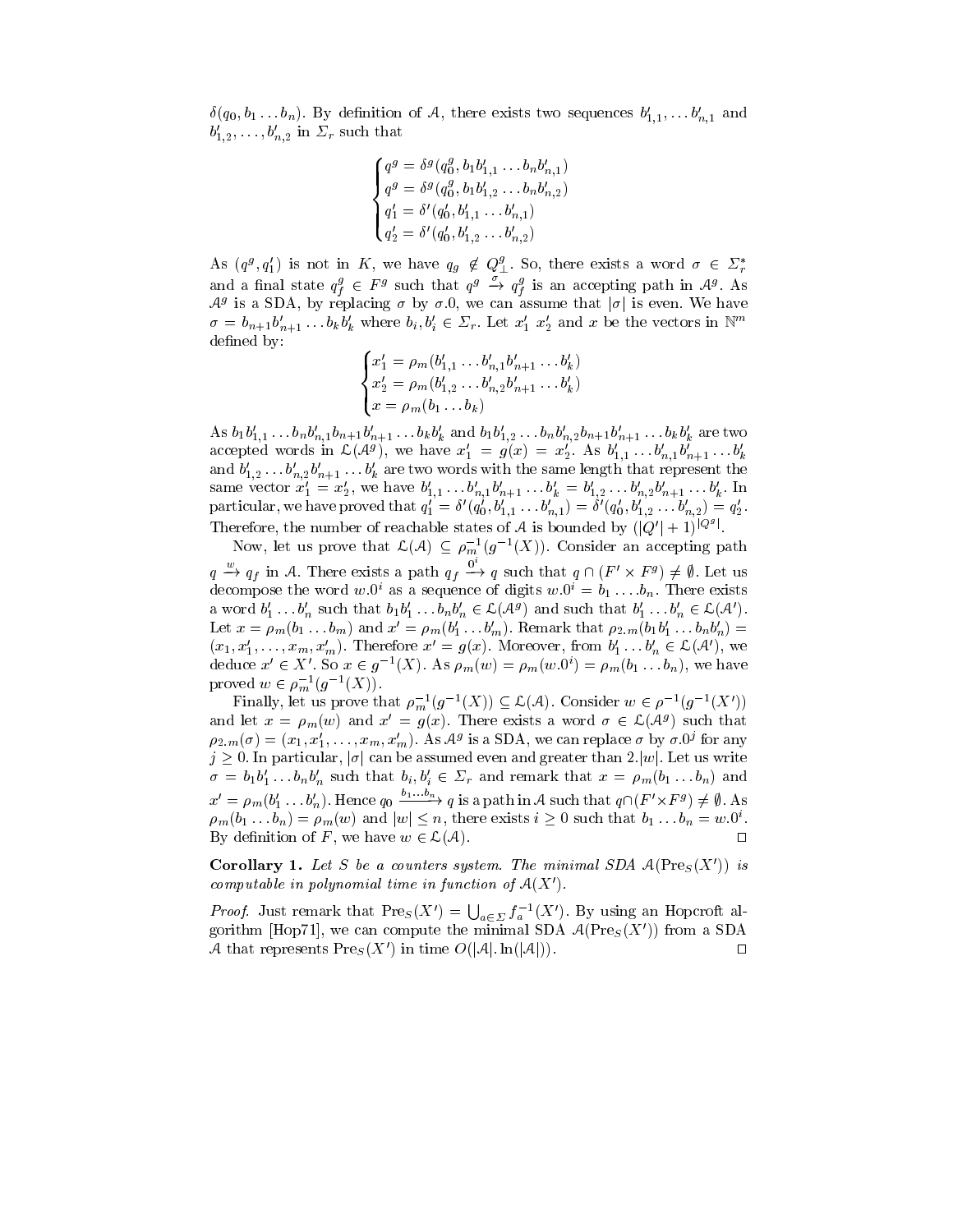The previous corollary shows that  $\mathcal{A}(\text{Pre}_S(X'))$  can be computed in polynomial time in the size of  $A(X')$  for counters system S. Remark that the complexity is also exponential in |S|. However, in the computation of  $\text{Pre}_{S}^{\leq k}(X'),$  the size  $|S|$  does not depend on k. Moreover, in practice, the size of S is small compared to the size of  $\mathcal{A}(X')$ .

Remark 7. In the case of the computation of the immediate successors PostS (X) (X)  $\chi$  (X)  $\chi$  (X)  $\chi$  $\bigcup_{a\in\Sigma} f_a(X)$ , the number of states of  $\mathcal{A}(\text{Post}_S(X))$  can be exponential in the number of states of  $A(X)$ . This exponential blow up provides from the fact that  $f(X)$  correspond to a projection for the function  $f : \mathbb{N}^n \to \mathbb{N}^m$  defined by  $f(x_1;\ldots;x_m) = (0,x_2;\ldots,x_m)$  ([Let 03b]).

# 5 Asymptotic size of  $\text{Pre}_{\widetilde S}^-(X')$

The polynomial time computation of  $\text{Pre}_S(X')$  is a first step to be able to efficiently compute the set of predecessors in  $k$  steps. If each step multiplies the size of the SDA by 2, after  $k$  steps, the size of the SDA that represents the set of predecessors is greater than  $2^\circ$ . In this section, we give sumclent conditions such that this exponential blow up cannot appear.

**Definition 7.** A counters system  $S$  is affine if for any  $a \in \mathcal{Z}$ , there exists an affine function  $f_a: D_a \to \mathbb{N}^m$ ,  $D_a \subseteq \mathbb{N}^m$ , such that  $x \mathcal{R}_a x'$  iff  $x' = f_a(x)$ .

Precisely, we show that if  $D_a$  and  $X'$  are definable in the interval logic (almost all the counters systems studied in practice, satisfy this condition [Str98], [Del00], [BB02], [FS01], [FL02]), the asymptotic size in k of  $\mathcal{A}(\text{Pre}_{S}^{\leq k}(X'))$  is polynomial in k.

The size of  $A(X)$  is first bounded in the *granularity* of the set X defined as bellow.

**Demittion 6.** The granularity of an interval-definable set  $\Lambda$  is the least integer  $\text{span}(X) > 0$ , such that X is the set of vectors accepted by a formula in the interval logic with  $c < \text{gram}(X)$ :

$$
\phi := v_i = c | \phi \vee \phi | \phi \wedge \phi | \neg \phi | true | false
$$

**1 TOPOSITION 2.** For any interval-definable set  $\Lambda$ , we have: *j* interval-definable set X, we have:<br> $|A(X)| < (r.\text{gram}(X))^m + 2^{3^m}$ 

$$
|\mathcal{A}(X)| \le (r \cdot \operatorname{gram}(X))^m + 2^{3^n}
$$

*Proof.* Recall that the size of the SDA  $A(X)$  is equal to the number of elements in  $\{\gamma_{\sigma}^{-1}(X);\ \sigma\in\mathbb{Z}_{r}^{*}\}\.$  We first prove that for any word  $\sigma\in(\mathbb{Z}_{r}^{m})^{*}$  and for any interval-definable set X such that  $r^{|\sigma|/m} \geq \text{gran}(X)$ , the granularity of  $\gamma_{\sigma}^{-1}(X)$ is bounded by 1. Next, we show that there exists at most  $2^{3^{m}}$  interval-definable sets whose the granularity is bounded by 1. Finally, from these two results, we prove the proposition.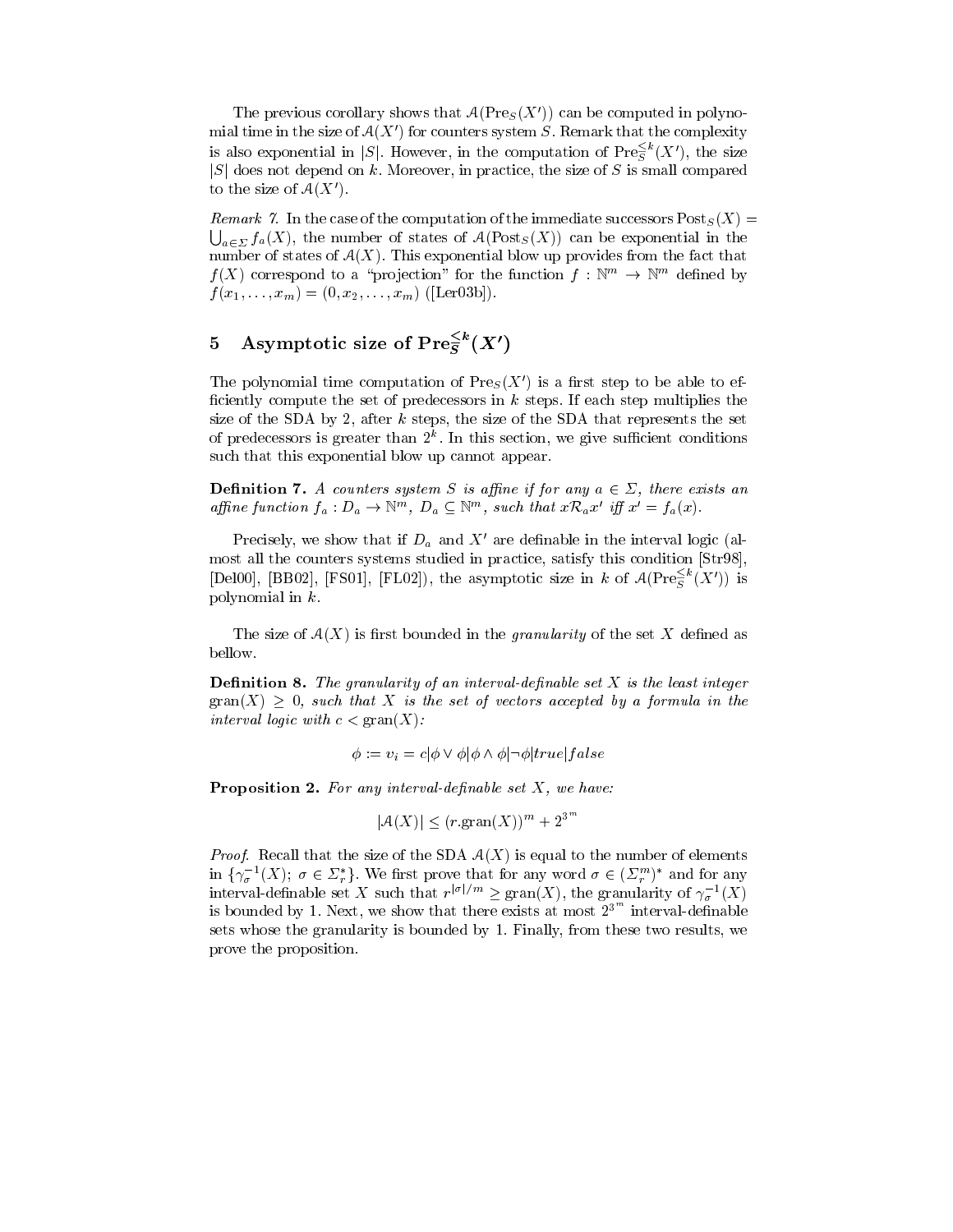So, let us first consider  $\sigma \in (\Sigma_r^m)^*$  and an interval-definable set X such that  $r^{|\sigma|/m} \geq \text{gran}(X)$  and let us prove that  $\text{gran}(\gamma_{\sigma}^{-1}(X)) \leq 1$ . Remark that if gran( $\Lambda$ ) = 0 then  $\Lambda$  =  $\mathbb{N}^m$  or  $\Lambda = \emptyset$ . As in these two cases, we have  $|\mathcal{A}(\Lambda)| = 1$ , we can assume that  $\text{gran}(X) \geq 1$ . From  $\gamma_{\sigma}^{-1}(X \cap Y) = \gamma_{\sigma}^{-1}(X) \cap \gamma_{\sigma}^{-1}(Y)$ , gran(X) = 0 then  $X = \mathbb{N}^m$  or  $X = \emptyset$ . As in these two cases, we have  $|\mathcal{A}(X)| = 1$ , we can assume that gran(X)  $\geq 1$ . From  $\gamma_{\sigma}^{-1}(X \cap Y) = \gamma_{\sigma}^{-1}(X) \cap \gamma_{\sigma}^{-1}(Y)$ ,  $\gamma_{\sigma}^{-1}(\mathbb{N}^m \setminus X) = \mathbb{N}^m \setminus \gamma_{\sigma}^{-1}(X)$ , that  $X = \{x \in \mathbb{N}^m : x_i = \text{gran}(X) - 1\}$ . We have  $\gamma_\sigma^{-1}(X) = \{x \in \mathbb{N}^m : (\gamma_\sigma(x))_i =$ gran(X) - 1} = { $x \in \mathbb{N}^m$ ;  $x_i = c$ } where  $c = \frac{\text{span}(X) - 1 - \text{span}(U)}{r^{|\sigma|/m}} < 1$ . Remark that if  $c \notin \mathbb{N}$  then  $\gamma_{\sigma}^{-1}(X) = \emptyset$  and if  $c \in \mathbb{N}$  then  $c = 0$ . In these two cases, we have proved that  $\text{gran}(\gamma_{\sigma}^{-1}(X)) \leq 1$ .

Next, let us prove that there exists at most  $2^{3^m}$  interval-definable sets X such that  $\operatorname{gran}(X) \leq 1$ . Remark that such a set is a finite union of sets defined Next, let us prove that there exists at most  $2^{3^{m}}$  interval-definable sets X such that gran(X)  $\leq$  1. Remark that such a set is a finite union of sets defined by a formula of the form  $\bigwedge_{i \in I} (x_i = 0) \bigvee_{i' \in I'} (x_{$ and  $I \cap I' = \emptyset$ . So, there exists at most  $2^{3^m}$  interval-definable sets whose the granularity is bounded by 1.

Finally, let X be an interval-definable set such that  $\operatorname{gran}(X) \geq 1$  and consider  $k \geq 0$  such that  $r^* \geq \text{gran}(X) \geq r^{k-1}$ . The number of states of  $\mathcal{A}(X)$  is bounded<br>by  $\sum_{i=0}^{m.k-1} r^i + 2^{3^m} \leq (r.\text{gran}(X))^m + 2^{3^m}$ .

Next, we characterize the affine function  $f$  such that the inverse image of an interval-definable set remains interval-definable. interval-definable set remains interval-definable.<br> **Definition 9.** Let X be a subset of  $\mathbb{N}^m$ ,  $n > 0$  and  $I \subset \{1, ..., m\}$ , the set  $X_{I,n}$ 

is defined by:

$$
X_{I,n} = \{ x \in X; \ \forall i \in I, x_i = n; \ \forall i \notin I, x_i < n \}
$$

**Proposition 3.** For any interval-definable set  $\Lambda$  and for any  $n > \text{gram}(\Lambda)$ , we have:

$$
X = \bigcup_{I \subseteq \{1, \dots, m\}} X_{I, n} + \sum_{i \in I} \mathbb{N} \cdot e_i
$$

*Proof.* Let us consider a formula  $\varphi$  in the logic  $\varphi := v_i = c|\varphi \vee \varphi|\varphi \wedge \varphi| \neg \varphi| \iota r \iota e| \jmath \iota a s e$ such that  $c < \text{gran}(X)$  and such that the set of vectors satisfying  $\phi$  is equal to X. By developing  $\phi$ , we can assume that  $\phi$  is a finite disjunction of formula of the form  $\bigwedge_{j\in J_{\neq}} (v_j \neq c_j) \bigwedge_{j\in J_{=}} (v_j = c_j)$  where  $J_{\neq} \cap J_{=} = \emptyset$  and  $c_j < \text{gran}(X)$ . Remark that we can assume that  $\phi = \bigwedge_{j \in J_{\neq}} (v_j \neq c_j) \bigwedge_{j \in J_{=}} (v_j = c_j)$  to prove the proposition.

Let  $x \in X$  and let us prove that  $x \in \bigcup_{I \subseteq \{1,\ldots,m\}} X_{I,n} + \sum_{i \in I} \mathbb{N} \mathbf{e}_i$ . Let us sider the set  $I = \{i \in \{1,\ldots,m\}; x_i \geq n\}$ . As for any  $j \in J_{=}$ , we have  $= c_i < \text{gran}(X)$ , we deduce  $I \subset \{1,\ldots,m\} \setminus J_{=}$ . Let us cons consider the set  $I = \{i \in \{1,\ldots,m\} : x_i \geq n\}$ . As for any  $j \in J_{=1}$ , we have  $x_j = c_j < \text{gran}(X)$ , we deduce  $I \subseteq \{1, ..., m\}\backslash J_{=}$ . Let us consider the vector  $y \in \mathbb{N}^m$  defined by  $y_i = n$  if  $i \in I$  and  $y_i = x_i$  otherwise. As x satisfies  $\varphi$ , the vector y also satisfies  $\phi$ . Therefore  $y \in X_{I,n}$ . From  $x \in y + \sum_{i \in I} \mathbb{N} \mathbf{e}_i$ , we deduce the inclusion  $X\subseteq \bigcup_{I\subseteq \{1,...,m\}} X_{I,n} + \sum_{i\in I}\mathbb{N}.$   $\mathbf{e}_i.$  Let us prove the converse inclusion. Let  $x \in \bigcup_{I \subseteq \{1,\ldots,m\}} X_{I,n} + \sum_{i \in I} \mathbb{N} \cdot \mathbf{e}_i$ . There exists  $I \subseteq \{1,\ldots,m\}$ such that  $x \in X_{I,n} + \sum_{i \in I} \mathbb{N} \cdot \mathbf{e}_i$ . Let  $y \in X_{I,n}$  such that  $x \in y + \sum_{i \in I} \mathbb{N} \cdot \mathbf{e}_i$ . As  $y \in A_{I,n} \subseteq A$ , y satisfies  $\varphi$ . As for any  $i \in I$ , we have  $y_i = n$ , we have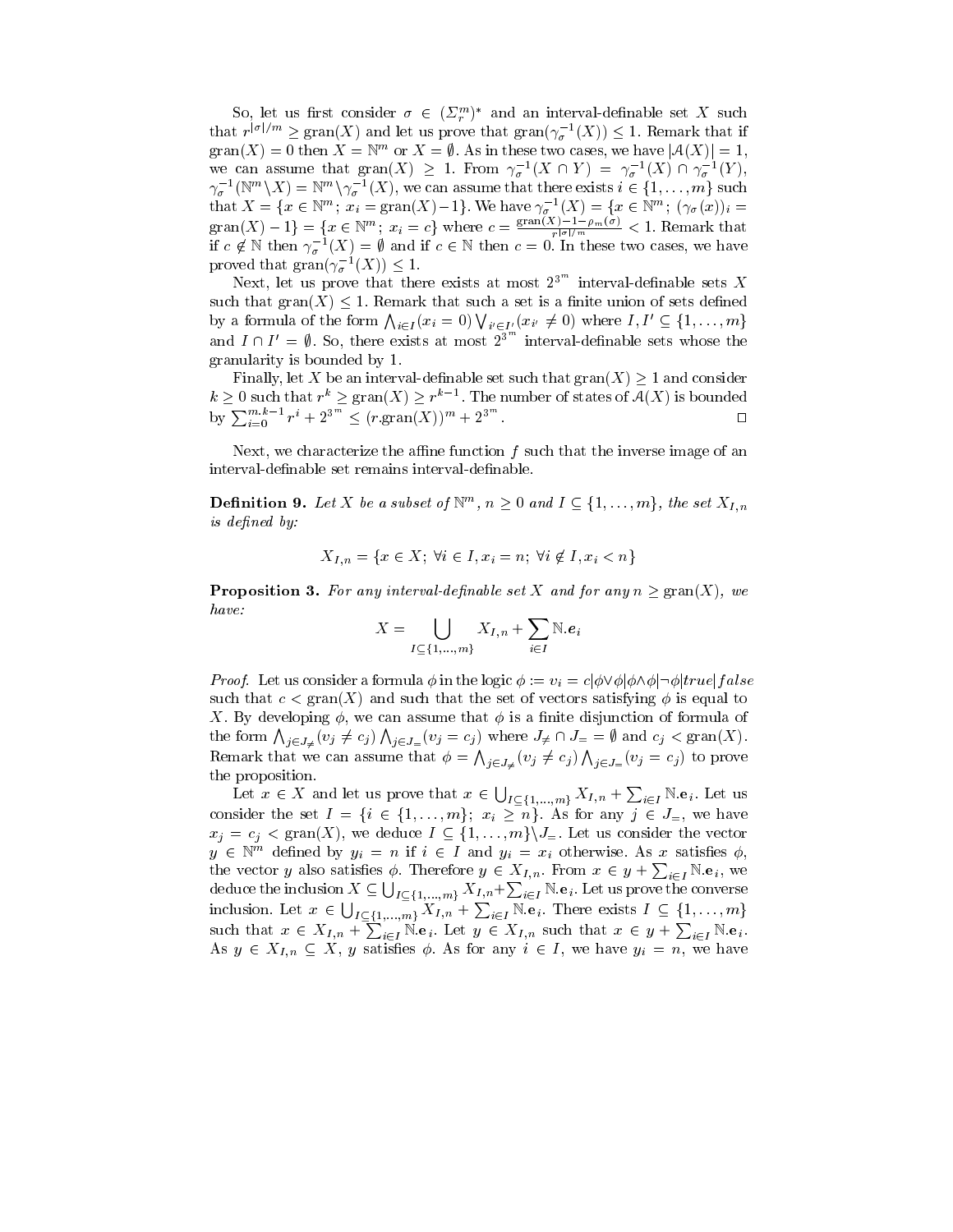$I \subseteq \{1,\ldots,m\}\backslash J_{=}$ . From  $x \in y + \sum_{i \in I} \mathbb{N} e_i$ , we deduce that x satisfies  $\phi$ . Therefore  $x \in X$ .

**Proposition 4.** Let  $f: D \to \mathbb{N}$  with  $D \subseteq \mathbb{N}$  be an affine function. The two  $following$  assertions are equivalent:

- $\equiv$  and denote the magnetic density of  $\equiv$
- $-$  For any interval-definable set X',  $f^{-1}(X')$  is interval-definable.

Moreover, in this case, we have  $\operatorname{gran}(f^{-1}(X')) \leq \operatorname{gran}(X') + \operatorname{gran}(D)$ .

*Proof.* Remark that if  $f^{-1}(X')$  is interval-definable for any interval-definable set X', then in particular, as  $\mathbb{N}^m$  is interval-definable, the definition domain  $D = f^{-1}(\mathbb{N}^m)$  is also interval-definable. So let us consider an affine function  $f: D \to \mathbb{N}^m$  such that  $D \subset \mathbb{N}^m$  is interval-definable and let X' be an intervaldefinable set. We first prove that we can assume that  $\text{gran}(X') \geq 1$ . In fact, if gran(X') = 0, then  $X' = \emptyset$  or  $X' = \mathbb{N}^m$ . In the first case, we have  $f^{-1}(X') = \emptyset$ and the set  $f^{-1}(X')$  is an interval-definable set such that  $\text{tran}(f^{-1}(X')) =$  $0 \leq \text{gram}(X') + \text{gran}(D)$  and in the second case, we have  $f^{-1}(X') = D$  and the set  $f^{-1}(X')$  is interval-definable and verify  $\text{tran}(f^{-1}(X')) = \text{tran}(D)$  $\text{gram}(X') + \text{gram}(D)$ . So, we can assume that  $\text{gram}(X') > 1$ .

As f is an affine function, there exists a square matrix  $M \in \mathcal{M}_m(\mathbb{Q})$  and a vector  $v \in \mathbb{Q}^m$  such that  $f(x) = M \cdot x + v$  for any  $x \in D$ . Proposition 3 shows that the sets X' and D can be decomposed as follow where  $D_I = D_{I,graph}(D)$  and  $X'_I = X'_{I, \text{gran}(X')}$ :

$$
D = \bigcup_{J \subseteq \{1, ..., m\}} D_J + \sum_{j \in J} \mathbb{N} \cdot \mathbf{e}_j
$$

$$
X' = \bigcup_{I \subseteq \{1, ..., m\}} X'_I + \sum_{i \in I} \mathbb{N} \cdot \mathbf{e}_i
$$

We have:

$$
f^{-1}(X')
$$
  
=  $\bigcup_{J \subseteq \{1,...,m\}} \{x \in D_J + \sum_{j \in J} \mathbb{N} \cdot \mathbf{e}_j; f(x) \in X'\}$   
=  $\bigcup_{J \subseteq \{1,...,m\}} \bigcup_{d \in D_J} d + \{x \in \sum_{j \in J} \mathbb{N} \cdot \mathbf{e}_j; f(d) + M \cdot x \in X'\}$   
=  $\bigcup_{J \subseteq \{1,...,m\}} \bigcup_{d \in D_J} d + \{x \in \sum_{j \in J} \mathbb{N} \cdot \mathbf{e}_j; f(d) + M \cdot x \in x' + \sum_{i \in I} \mathbb{N} \cdot \mathbf{e}_i\}$   
 $I \subseteq \{1,...,m\} \ x' \in X'_I$ 

Let us consider a subset  $\varphi$  such that  $\varphi$  is not empty. In this case let us case let us consider  $a \in D_J$  and remark that for every  $j \in J,$  we have  $a + \mathbb{N} \cdot \mathbf{e}_j \subseteq D$ . Therefore  $f(a) + \mathbb{N} \cdot M \cdot e_j \subseteq \mathbb{N}^m$ . 50, for ever set *J* such that  $D_J$  is not empty. In this case let us consider<br>that for every  $j \in J$ , we have  $d + \mathbb{N} \cdot \mathbf{e}_j \subseteq D$ . Therefore<br>. So, for every  $j \in J$  and for every  $i \in \{1, ..., m\}$  we have  $M_{ij} > 0.$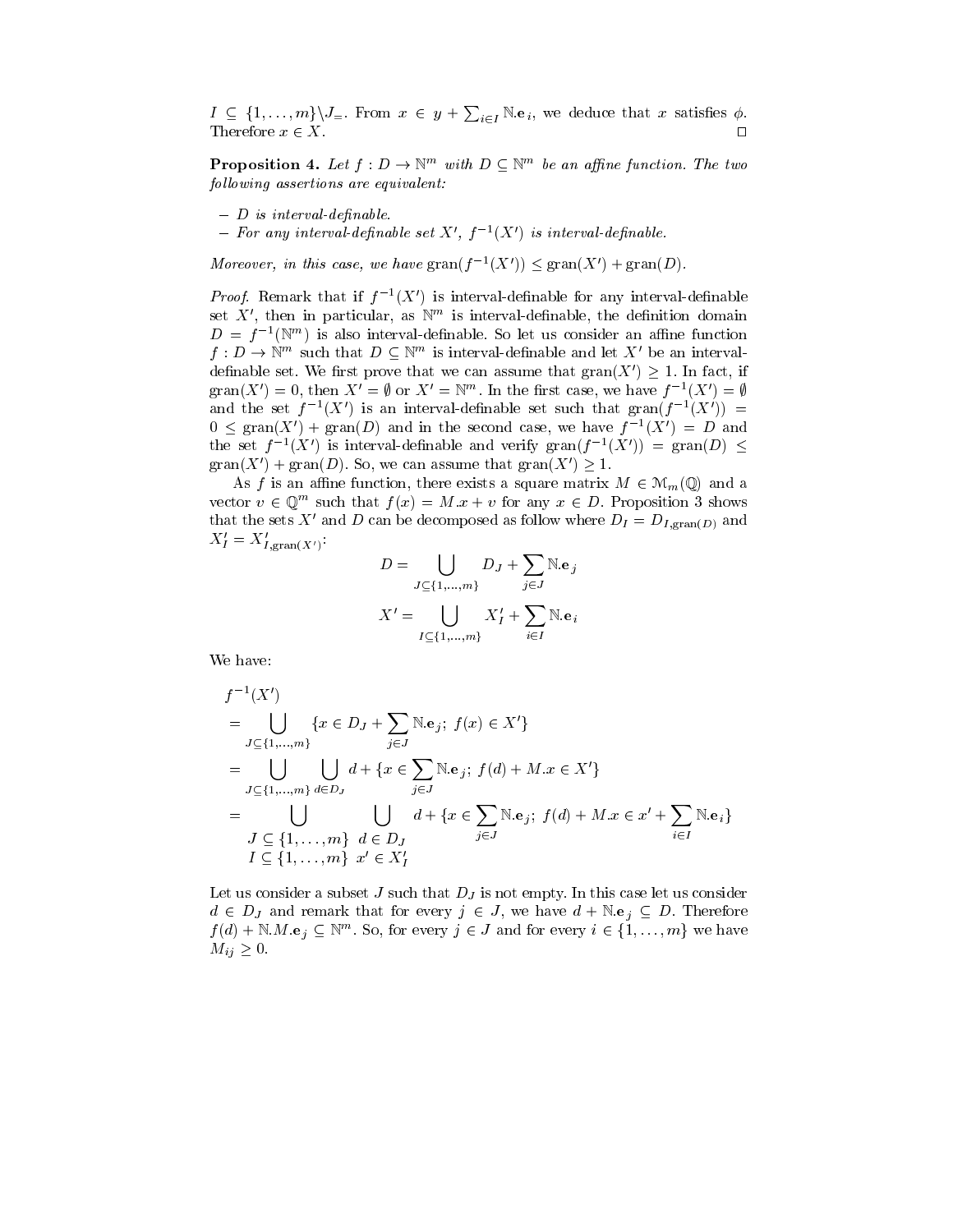Now, let us consider a subset I such that  $X_I$  is not empty and consider  $x' \in X_I'$ . Remark that we have just to prove that the following set is intervaldefinable and has a granularity bounded by  $\operatorname{gran}(X')$ :

$$
\{x \in \sum_{j \in J} \mathbb{N}.\mathbf{e}_j; \ f(d) + M.x \in x' + \sum_{i \in I} \mathbb{N}.\mathbf{e}_i\}
$$
  
= 
$$
\bigcap_{i \notin I} \{x \in \sum_{j \in J} \mathbb{N}.\mathbf{e}_j; \ f(d)_i + \sum_{j \in J} M_{ij}.x_j = x'_i\}
$$
  
= 
$$
\bigcap_{i \in I} \bigcap_{c_i \in \{0, ..., x'_i - 1\}} \{x \in \sum_{j \in J} \mathbb{N}.\mathbf{e}_j; \ f(d)_i + \sum_{j \in J} M_{ij}.x_j \neq c_i\}
$$

Remark that for every  $i \notin I$ , we have  $x'_i - f(d)_i < \text{gran}(X')$  and for any  $i \in I$  and for any  $c_i \in \{0, \ldots, x_i'-1\}$ , we have  $c_i - f(d)_i < x_i' = \text{gran}(X')$ . Let us consider nat for every  $i \notin I$ <br> $\in \{0,\ldots,x_i'-1\},\$ the sequence  $(\alpha_j)_{j\in\{1,...,m\}}$  in N defined by  $\alpha_j = M_{ij}$  if  $j \in J$  and  $\alpha_j = 0$ otherwise. We have just to prove that for every  $k < \text{gran}(X')$  the following set is interval-definable and has a granularity bounded by  $\operatorname{gran}(X')$ :

$$
\{x \in \sum_{j \in J} \mathbb{N} \mathbf{e}_j; \sum_{j \in J} \alpha_j x_j = k\} = \left(\sum_{j \in J} \mathbb{N} \mathbf{e}_j\right) \cap \{x \in \mathbb{N}^m; \sum_{j=1}^m \alpha_j x_j = k\}
$$

The granularity of the set  $\sum_{j\in J} \mathbb{N} \mathbf{e}_j$  is bounded by 1 and as  $\text{gran}(X') \geq 1$ , we have just to prove that for any sequence  $(\alpha_j)_{j\in\{1,...,m\}}$  in N and for any  $k < \text{gram}(X')$ , the following set has a granularity bounded by  $\text{gran}(X')$ :

$$
\{x\in\mathbb{N}^m\,;\ \sum_{j=1}^m\alpha_j.x_j=k\}
$$

Let us consider the set  $J' = \{j \in \{1,\ldots,m\}; \alpha_j > 1\}$  and let  $Y = \{y \in$  $\mathbb{N}^m$ ;  $\forall j \notin Jy_j = 0$ ;  $\sum_{j=1}^{\infty} \alpha_j y_j = k$ . Remark that for any  $y \in Y$  and for any  $i \in \{1, \ldots, m\}$ , we have  $y_j \leq \kappa$ . Therefore Y is finite. Moreover, from  $\{x \in \mathbb{N}^m\colon \sum_{j=1}^m \alpha_j .x_j = k\} = Y + \sum_{j \notin J'} \mathbb{N} \cdot \mathbf{e}_j$ , we are done.

We can now bound the asymptotic size of  $\mathcal{A}(\operatorname{Pre}_{\overline{S}}^{\le k}(X'))$  in function of k.

**Theorem 5.** Let S be an applie counters system with interval-depindence aepintion domains and let  $X'$  be an interval-definable set. The asymptotic size in k of  $\operatorname{Pre}_{S}^{\leq k}(X')$  is in  $O(k^m)$ .

Froof. Let  $cS = \max_{a \in \Sigma} g_1 \sin(D_a)$ . From proposition 4, we deduce that for an interval-definable set  $X'$ , the set  $\operatorname{Pre}_S(X')$  is interval-definable and  $\operatorname{gran}(\operatorname{Pre}_S(X')) <$  $\mathrm{gram}(X') + c_S$ . Therefore  $\mathrm{gran}(\mathrm{Pre}_{S}^{\le k}(X')) \le c' + k.c_S$  where  $c' = \mathrm{gran}(X')$ . From interval-definable set X', the set  $\text{Pre}_S(X')$  is interval-definable and  $\text{gran}(\text{Pre}_S(X')) \leq \text{gran}(X') + c_S$ . Therefore  $\text{gran}(\text{Pre}_S^{<}(X')) \leq c' + k.c_S$  where  $c' = \text{gran}(X')$ . From the proposition 2, we deduce  $|A(\text{Pre}_S^{<}(X'))| \leq (r.(c' + c$ 

 $\sim$  corollary 2. Let  $\beta$  be an affine counters system with interval-definition definition domains and  $X<sup>'</sup>$  be an interval-definable set. We can compute in polynomial time in k the minimal SDA  $\mathcal{A}(Pre_{S}^{\leq k}(X'))$ .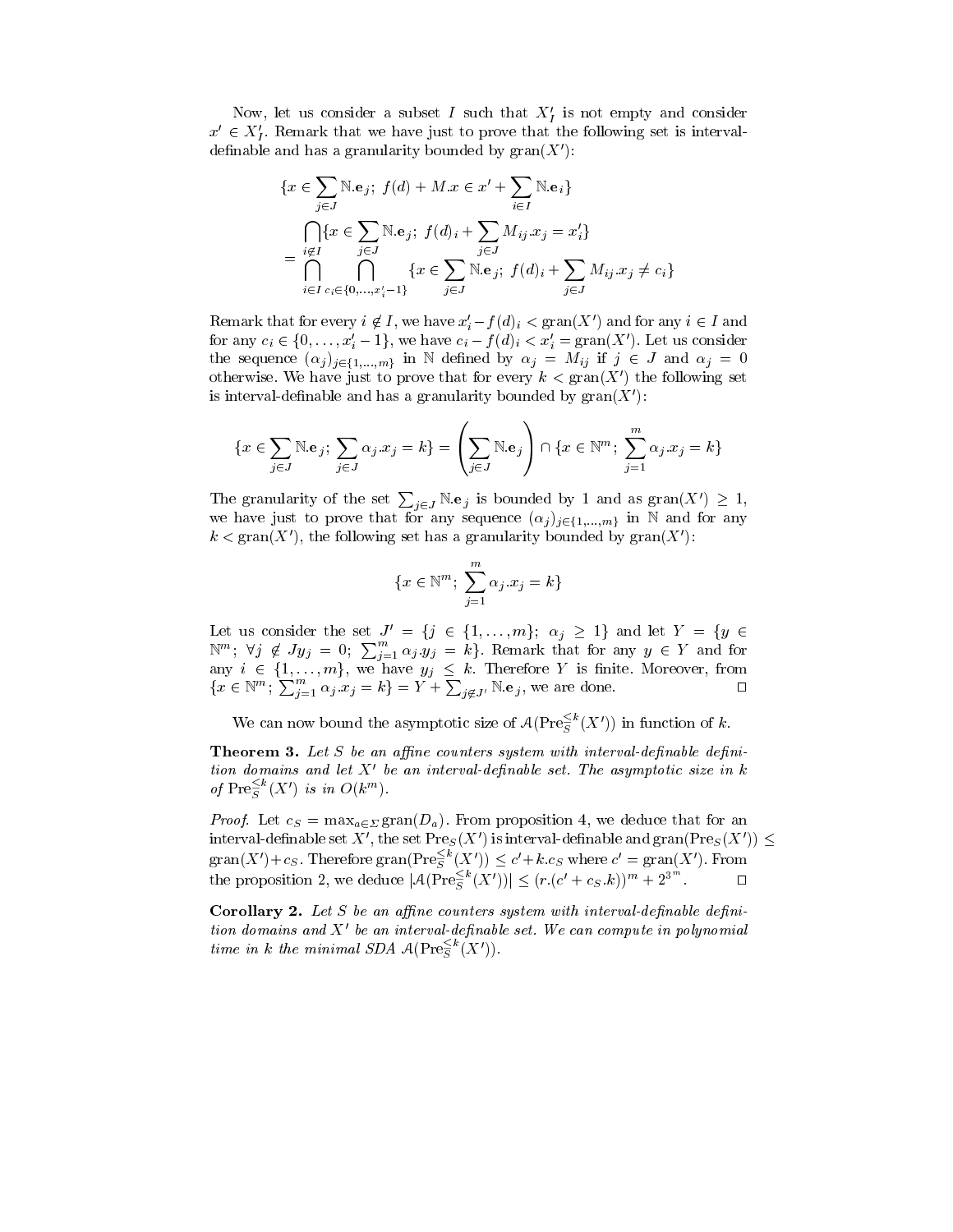*Remark 8.* When the sets  $D_a$  and X' are upward closed (an upward closed set X is a subset of  $\mathbb{N}^m$  such that  $X + \mathbb{N}^m = X$ ), the sequence  $\operatorname{Pre}_{S}^{\leq k}(X')$  converges  $\overline{\phantom{a}}$ as any increasing sequence of upward closed sets.

 $\kappa$ *emark 9.* The bound  $O(\kappa^m)$  follows directly from proposition 2. In the proof of these proposition, we have assumed that no sharing appears in the SDA representing an interval-definable set. However, in practice, SDA are like BDD and the asymptotic size of  $\mathcal{A}(Pre_{S}^{\leq k}(X'))$  is in  $O(m.\ln(k))$  rather than  $O(k^{m})$ .

When the sets  $D_a$  and X' are just Presburger-definable, the following proposition 5 shows that the asymptotic size in  $k$  of  $\mathcal{A}(\text{Pre}^{\leq k}_S(X'))$  may be exponential.

**Proposition 5.** Let  $S = (\mathbb{N}^*, \{a\}, (f_a))$  where  $f_a(x_1, x_2) = (r.x_1, x_2)$  over  $D_a =$  $\mathbb{N}^2$ , and let  $X' = \{(x'_1, x'_2) \in \mathbb{N}^2; x'_1 = x'_2\}$ . For any integer  $k \ge 0$ , we have:<br> $|\mathcal{A}(\text{Pre}_{S}^{\le k}(X'))| \ge r^{k-1}$ 

 $|\mathcal{A}(\operatorname{Pre}_{\sigma}^{\leq k}(X'))| > r^{k-1}$  $\sim$ 

*Proof.* Let  $X_i$  be the subset of  $\mathbb{N}^m$  defined for any  $i \geq 0$  by  $X_i = \{(x, r^r, x) ; x \in$ N}. We have  $\operatorname{Pre}_{S}^{\leq k}(X')=\bigcup_{i=0}^{k}X_{i}$ . Assume by contradiction that there exists a  $\text{SDA } \mathcal{A} = (Q, \Sigma_r, \delta, \{q_0\}, F) \text{ that represents } \text{Pre}_{S}^{\leq k}(X') \text{ and such that } \text{card}(Q) <$  $r^{k-1}$ . Let us consider the finite language  $\mathcal{L} = (00 + \cdots + (r-1)0)^{k-1}10$ . For any word  $\sigma \in \mathcal{L}$ , we have  $\delta(q_0, \sigma) \in Q$ . As card $(Q) \leq r^{k-1} = \text{card}(\mathcal{L})$ , there exist two words  $\sigma \neq \sigma'$  in L such that  $\delta(q_0, \sigma) = \delta(q_0, \sigma')$ . Let  $y, y' \in \mathbb{N}$  such that  $\rho_2(\sigma) = (y,0)$  and  $\rho_2(\sigma') = (y',0)$ . We have  $y, y' \in \{r^{k-1}, \ldots, r^k-1\}$ . Let us consider a word  $w \in \Sigma_r^*$  such that  $\rho_2(w) = (0, y)$ . From  $\rho_2(\sigma w) =$  $\rho_2(\sigma) + r^2$  ,  $\rho_2(w) = (y, r^2, y)$ , we deduce that  $\rho_2(\sigma, w) \in \Lambda_k$ . As A is a SDA that represents  $\bigcup_{i=0}^{\kappa} X_i$ , we have proved that  $\sigma w \in \mathcal{L}(\mathcal{A})$ . From  $\delta(q_0, \sigma) = \delta(q_0, \sigma')$ , we deduce that  $\sigma'.w \in \mathcal{L}(\mathcal{A})$ . Therefore  $(y', r^k.y) = \rho_2(\sigma'.w) \in \bigcup_{i=0}^{\kappa} X_i$ . There exists  $i \in \{0,\ldots,k\}$  such that  $(y', r^k y) \in X_i$ . We have  $r^k y = r^i y'$ . From  $y > r^{k-1}$  and  $y' < r^k$ , we deduce  $i > k - 1$ . Hence  $i = k$  and we have proved that  $y = y'$ . As  $\sigma$  and  $\sigma'$  have the same length and as  $\rho_2(\sigma) = \rho_2(\sigma')$ , we have  $\sigma = \sigma'$ . We have a contradiction.

#### References

- [AAB00] Aurore Annichini, Eugene Asarin, and Ahmed Bouajjani. Symbolic techniques for parametric reasoning about counter and clock systems. In Proc. 12th Int. Conf. Computer Aided Verification (CAV'2000), Chicago, IL, USA, July 2000, volume 1855 of Lecture Notes in Computer Science, pages 419-434. Springer, 2000.
- [ABJ98] Parosh Aziz Abdulla, Ahmed Bouajjani, and Bengt Jonsson. On-the-fly analysis of systems with unbounded, lossy FIFO channels. In Proc. 10th Int. Conf. Computer Aided Verification (CAV'98), Vancouver, BC, Canada, June-July 1998, volume 1427 of Lecture Notes in Computer Science, pages 305-318. Springer, 1998.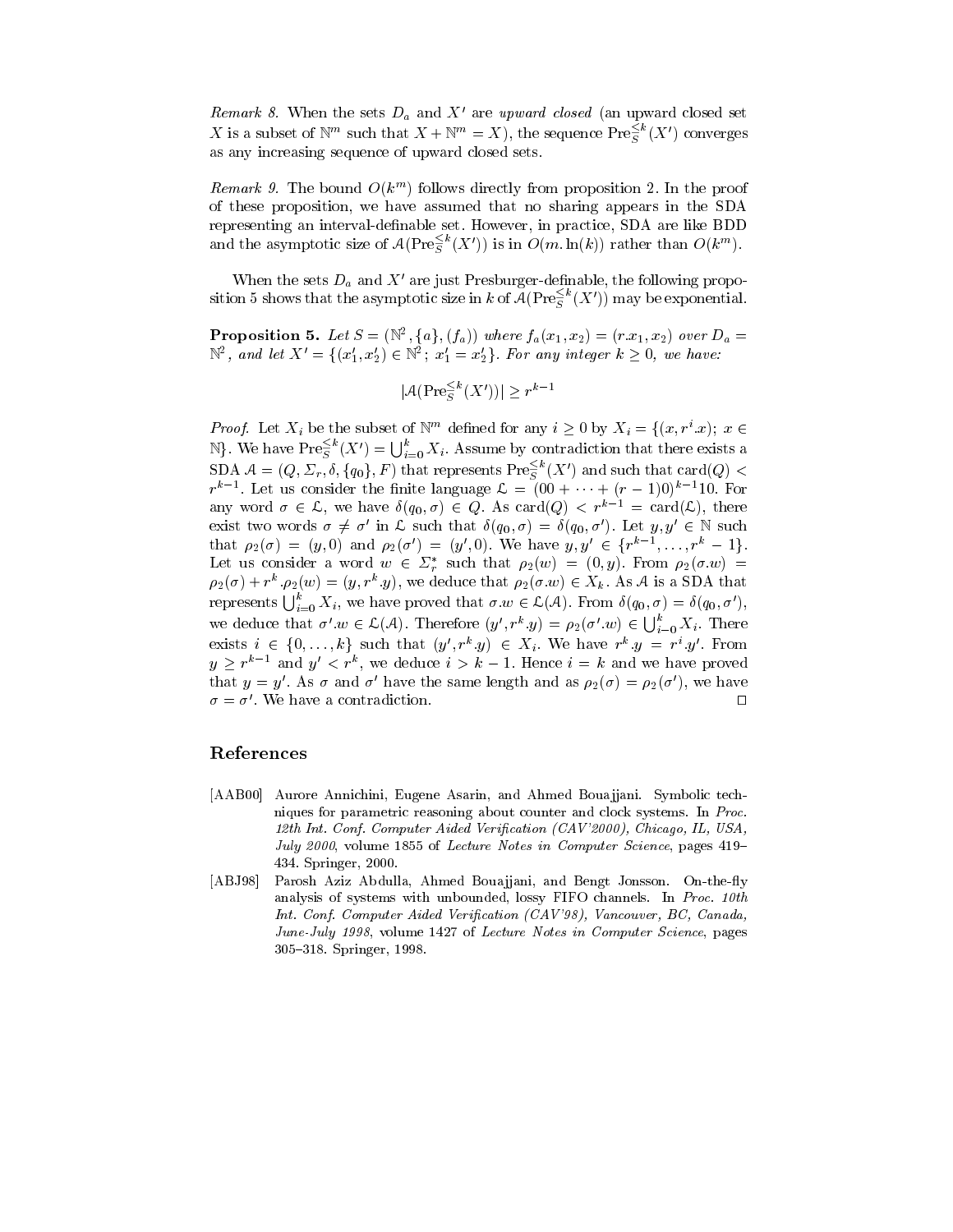- [ABS01] Aurore Annichini, Ahmed Bouajjani, and Mihaela Sighireanu. TReX: A tool for reachability analysis of complex systems. In Proc. 13th Int. Conf. Computer Aided Verification (CAV'2001), Paris, France, July 2001, volume 2102 of Lecture Notes in Computer Science, pages 368-372. Springer, 2001.
- [Alv] Alv homepage. http://www.cs.ucsb.edu/ bultan/composite/.
- [Bab] Babylon homepage. http://www.ulb.ac.be/di/ssd/lvbegin/CST/ index.html.
- [BB02] Constantinos Bartzis and Tevfik Bultan. Efficient symbolic representations for arithmetic constraints in verification. Technical Report ucsb cs:TR-2002-16, University of California, Santa Barbara, Computer Science, 2002.
- [BB03] Constantinos Bartziz and Tevfik Bultan. Efficient image computation in infinite state model checking. In Proc. 15th Int. Conf. Computer Aided Verification (CAV'2003), Boulder, CO, USA, July 2003, volume 2725 of Lecture Notes in Computer Science, pages 249-261. Springer, 2003.
- [BC96] Alexandre Boudet and Hubert Comon. Diophantine equations, Presburger arithmetic and finite automata. In Proc. 21st Int. Coll. on Trees in Algebra and Programming (CAAP'96), Linköping, Sweden, Apr. 1996, volume 1059 of Lecture Notes in Computer Science, pages 30-43. Springer, 1996.
- [BEF+ 00] A. Boua jjani, J. Esparza, A. Finkel, O. Maler, P. Rossmanith, B. Willems, and P. Wolper. An efficient automata approach to some problems on contextfree grammars. Information Processing Letters,  $74(5-6):221-227, 2000$ .
- [Ber77] Leonard Berman. Precise bounds for Presburger arithmetic and the reals with addition: Preliminary report. In Proc. 18th IEEE Symp. Foundations of Computer Science (FOCS'77), Providence, RI, USA, Oct.-Nov. 1977, pages 95-99, Providence, Rhode Island, 31 October-2 November 1977. IEEE.
- [BF00] J.-P. Bodeveix and M. Filali. FMona: a tool for expressing validation techniques over infinite state systems. In Proc. 6th Int. Conf. Tools and Algorithms for the Construction and Analysis of Systems (TACAS'2000), Berlin, Germany, Mar.-Apr. 2000, volume 1785 of Lecture Notes in Computer Sci  $ence, pages 204-219. Springer, 2000.$
- [BFLP03] Sébastien Bardin, Alain Finkel, Jérôme Leroux, and Laure Petrucci. FAST: Fast Acceleration of Symbolic Transition systems. In Proc. 15th Int. Conf. Computer Aided Verification (CAV'2003), Boulder, CO, USA, July 2003, volume 2725 of Lecture Notes in Computer Science, pages 118-121. Springer, 2003.
- [BGP97] Tevfik Bultan, Richard Gerber, and William Pugh. Symbolic model-checking of infinite state systems using Presburger arithmetic. In Proc. 9th Int. Conf. Computer Aided Verification (CAV'97), Haifa, Israel, June 1997, volume 1254 of Lecture Notes in Computer Science, pages 400-411. Springer, 1997.
- [BH99] Ahmed Boua jjani and Peter Habermehl. Symbolic reachability analysis of FIFO-channel systems with nonregular sets of configurations. Theoretical  $Computer\, Science, 221(1–2):211–250, 1999.$
- [Boi] Bernard Boigelot. On iterating linear transformations over recognizable sets of integers. Theoretical Computer Science. To appear.
- [Boi98] Bernard Boigelot. Symbolic Methods for Exploring Infinite State Spaces. PhD thesis, Universite de Liege, 1998.
- [Bra] Brain homepage. http://www.cs.man.ac.uk/ voronkov/BRAIN/ index.html.
- [Del00] Gorgio Delzanno. Automatic verication of parameterized cache coherence protocols. In Proc. 12th Int. Conf. Computer Aided Verification (CAV'2000),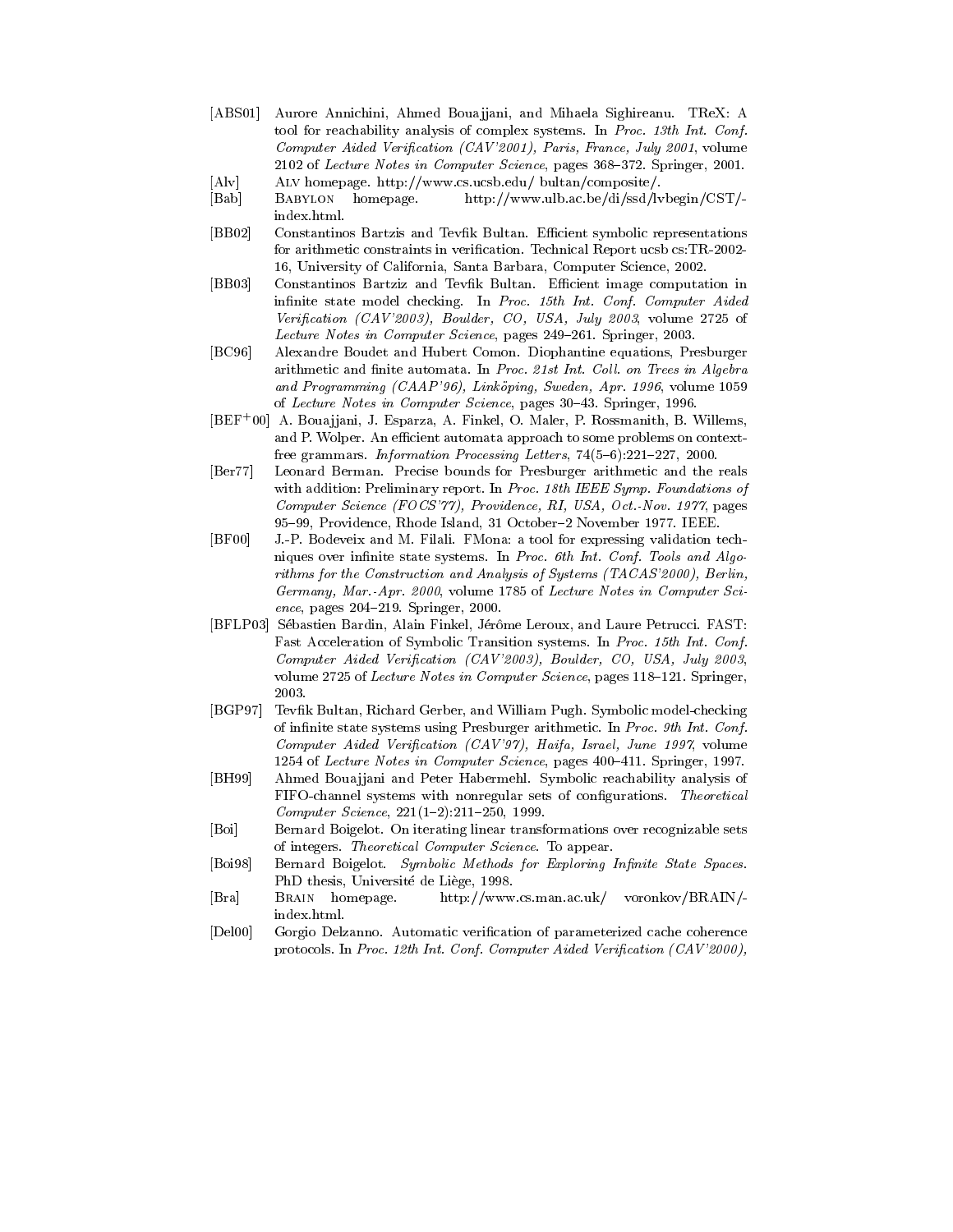Chicago, IL, USA, July 2000, volume 1855 of Lecture Notes in Computer  $Science$ , pages 53–68. Springer, 2000.

- [DFS98] Catherine Dufourd, Alain Finkel, and Philippe Schnoebelen. Reset nets between decidability and undecidability. In Proc. 25th Int. Coll. Automata, Languages, and Programming (ICALP'98), Aalborg, Denmark, July 1998, volume 1443 of *Lecture Notes in Computer Science*, pages  $103-115$ . Springer, 1998.
- [DRV01] Gorgio Delzanno, Jean-Francois Raskin, and Laurent Van Begin. Attacking symbolic state explosion. In Proc. 13th Int. Conf. Computer Aided Verification (CAV'2001), Paris, France, July 2001, volume 2102 of Lecture Notes  $in$  Computer Science, pages 298-310. Springer, 2001.
- [Fas] Fast homepage. http://www.lsv.ens-cachan.fr/fast/.
- [FL02] Alain Finkel and Jérôme Leroux. How to compose Presburger-accelerations: Applications to broadcast protocols. In Proc. 22nd Conf. Found. of Software Technology and Theor. Comp. Sci. (FST&TCS'2002), Kanpur, India, Dec.  $2002$ , volume 2556 of *Lecture Notes in Computer Science*, pages 145-156. Springer, 2002.
- [FMP99] Alain Finkel, Pierre McKenzie, and Claudine Picaronny. A well-structured framework for analysing Petri nets extensions. Research Report LSV-99-2, Lab. Specication and Verication, ENS de Cachan, Cachan, France, February 1999.
- [FO97] Laurent Fribourg and Hans Olsén. Proving safety properties of infinite state systems by compilation into Presburger arithmetic. In Proc. 8th Int. Conf. Concurrency Theory (CONCUR'97), Warsaw, Poland, Jul. 1997, volume 1243 of Lecture Notes in Computer Science, pages 213-227. Springer, 1997.
- [FPS00] Alain Finkel, S. Purushothaman Iyer, and Gregoire Sutre. Well-abstracted transition systems. In Proc. 11th Int. Conf. Concurrency Theory (CON-CUR'2000), University Park, PA, USA, Aug. 2000, volume 1877 of Lecture Notes in Computer Science, pages 566-580. Springer, 2000.
- [FS01] Alain Finkel and Phillipe Schnoebelen. Well structured transition systems everywhere! Theoretical Computer Science,  $256(1–2):63–92, 2001$ .
- $[Hop71]$  John E. Hopcroft. An n log n algorithm for minimizing the states in a finiteautomaton. In Z. Kohavi, editor, Theory of Machines and Computations, pages 189-196. Academic Press, 1971.
- [KMS02] Nils Klarlund, A. Møller, and M. I. Schwartzbach. MONA implementation secrets. Int. J. of Foundations Computer Science, 13(4):571-586, 2002.
- [Las] Lash homepage. http://www.montefiore.ulg.ac.be/ boigelot/research/lash/.
- [Ler03a] Jérôme Leroux. The affine hull of a binary automaton is computable in polynomial time. In 5th Int. Workshop on Verification of Infinite-State Systems, Electronic Notes in Theor. Comp. Sci., 2003. to appear.
- [Ler03b] Jérôme Leroux. Algorithmique de la vérification des systèmes à compteurs. Approximation et accélération. Implémentation de l'outil Fast. PhD thesis, Ecole Normale Superieure de Cachan, Laboratoire Specication et Verication. CNRS UMR 8643, decembre 2003.
- [Mon] Mona homepage. http://www.brics.dk/mona/index.html.
- [Sch02] Philippe Schnoebelen. Verifying lossy channel systems has nonprimitive re cursive complexity. Information Processing Letters, 83(5):251-261, 2002.
- [Str98] Karsten Strehl. Using interval diagram techniques for the symbolic veri cation of timed automata. Technical Report 53, Computer Engineering and Networks Lab (TIK), Swiss Federal Institute of Technology (ETH) Zurich, Gloriastrasse 35, CH-8092 Zurich, July 1998.